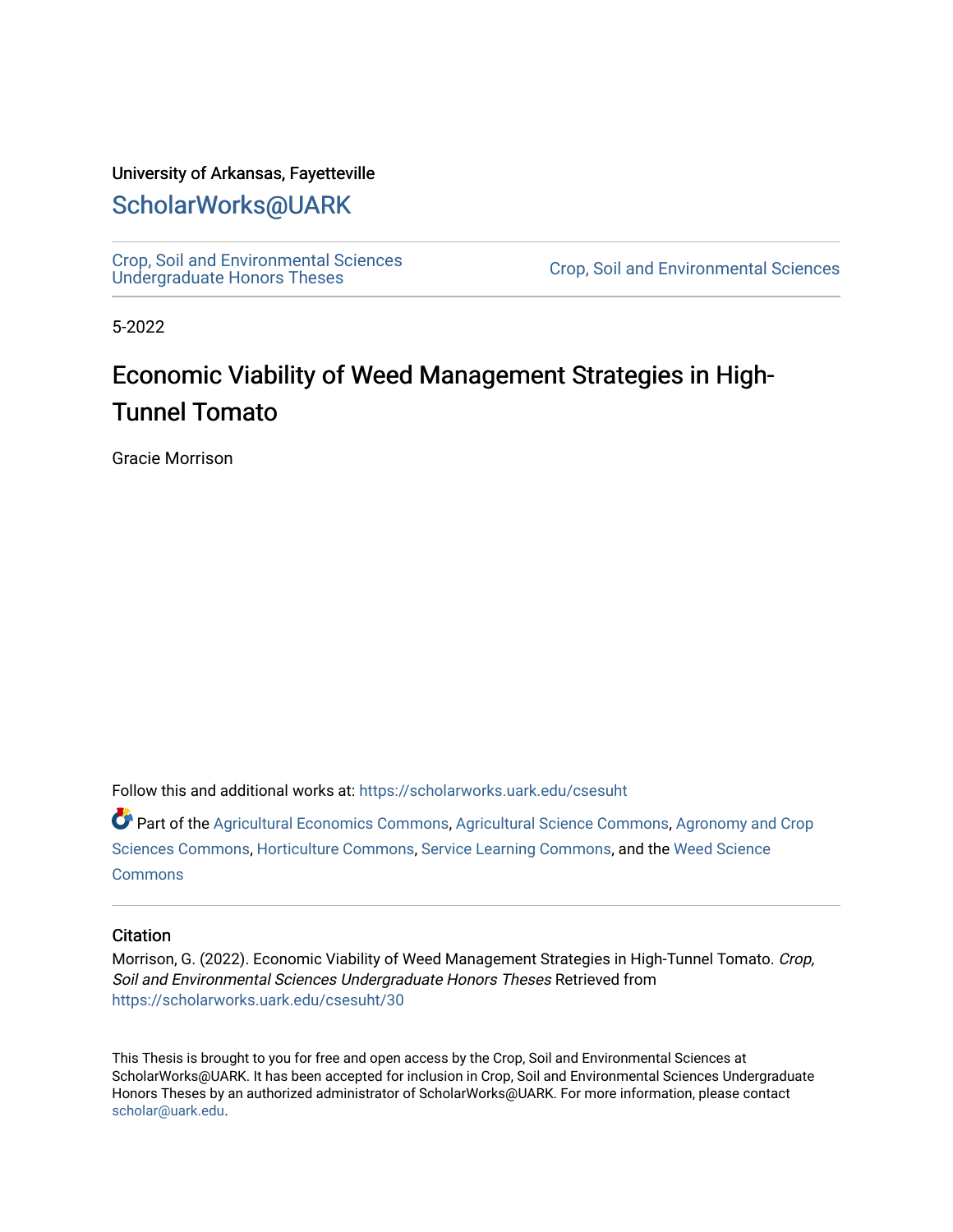# Economic Viability of Weed Management Strategies in High-Tunnel Tomato

Gracie E. Morrison

Dr. Matthew Bertucci

University of Arkansas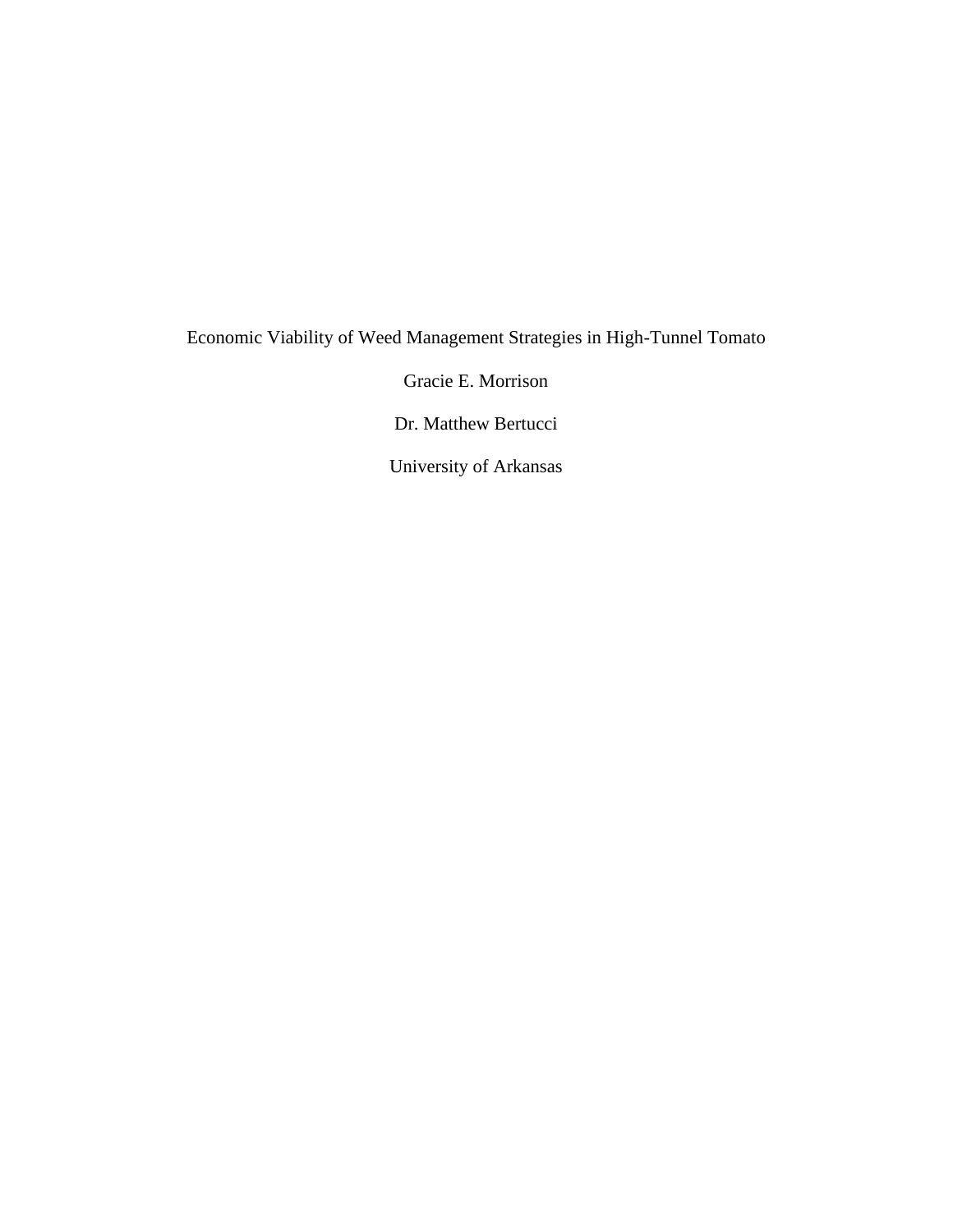## **Table of Contents**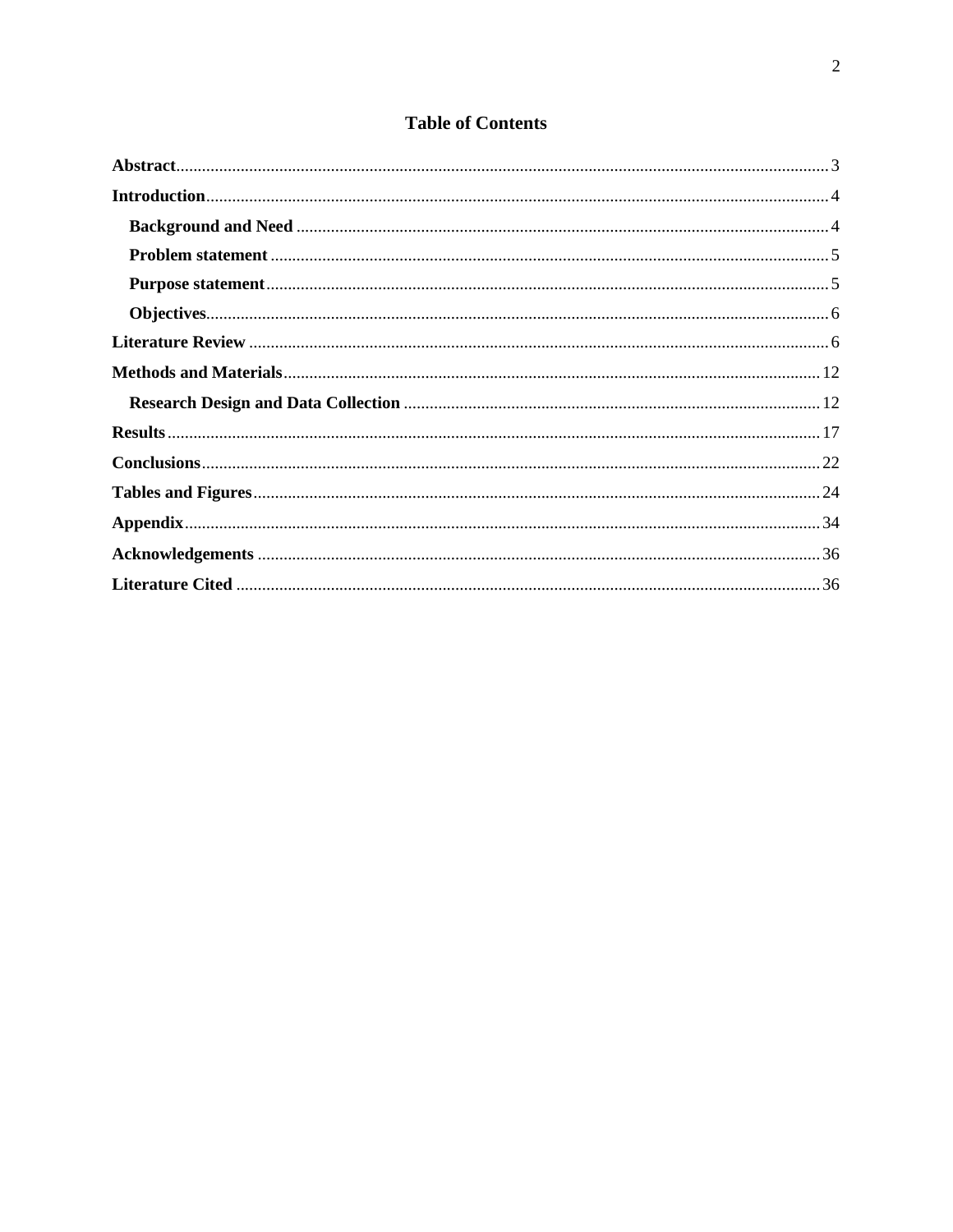#### **Abstract**

<span id="page-3-0"></span>Cost-effective weed suppression is an important consideration for tomato growers. Growers often choose methods which minimize hand labor, as hand weeding can be prohibitively expensive. This project determined economic viability of high tunnel tomatoes treated with several methods of weed control, both organic and chemical. These methods included: 2-week hand weeding, 1-week hand weeding, preemergent, straw, landscape fabric, and untreated weedy control plots. These treatments were applied to randomized blocks in a high-tunnel. Weeding, planting, and harvest were all timed to determine labor and material costs of weed management strategy implementation. After harvest, marketable yield was weighed to determine revenue. Partial profit was determined through sensitivity analysis. Means separation analysis, a payoff matrix, and distribution curves were created to compare the partial profit between plots. The preemergent generally outperformed all other treatments, while straw and weedy plots tended to have the lowest partial profit. Based on distributions, tomatoes treated with landscape fabric, which had the second highest partial profit, would have to be sold at a 40 cent/kilo premium to compete with preemergent treated plots. No labor cost scenario allowed organic strategies to compete with preemergent. This is relevant to growers in that the results can be used to adjust their weed management practices based on their available labor resources, yield expectations, and market price expectations to get the best partial profit.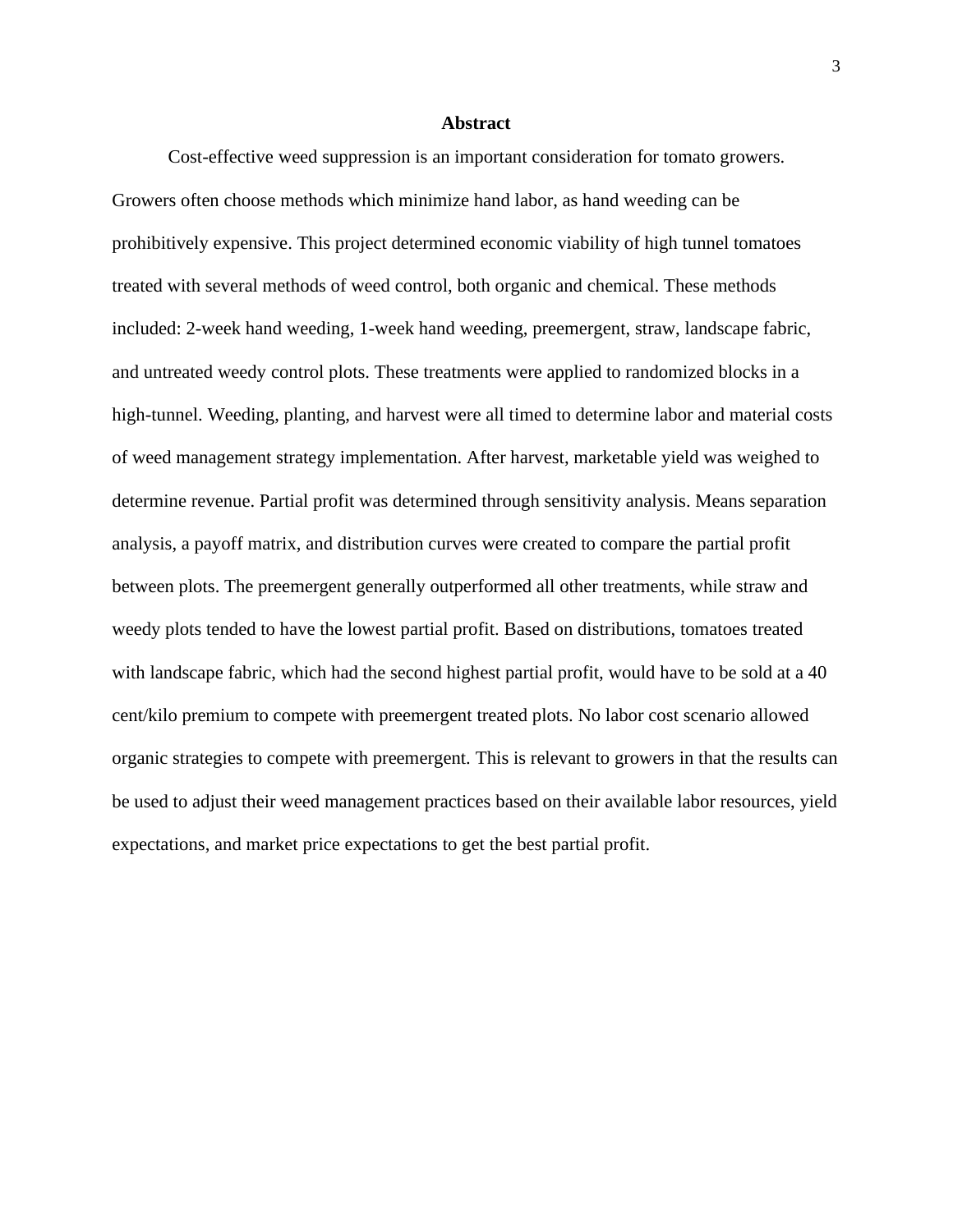#### **Introduction**

#### <span id="page-4-1"></span><span id="page-4-0"></span>**Background and Need**

In the agricultural field, weeds can cause damage to specialty crop yields. Many previous studies have investigated the harmful effects of weed interference on tomato production (Chaudhari et al., 2016; Chaudhari et al., 2017; Ghosheh et al., 2010; Jennings 2010). Developing strategies to minimize weed interference is a crucial part of managing crop health and ensuring an economically viable yield.

When creating a weed management plan in specialty crops, individuals must take labor cost into account, as management needs differ based on available labor resources and profitability. In market garden production, activities such as transplanting, harvest, and weeding must be conducted by hand. Many production practices are implemented to minimize the labor hours required for weeding, including those examined in this research: landscape fabric, straw mulch, and application of preemergent herbicides.

Production practices can also depend on personal needs and production philosophies of each grower. An example of this is the debate regarding certified organic strategies, which emphasize management through natural ecological systems, and conventional strategies, which rely on chemical application such as herbicides (Bond and Grundy, 2001). In this study, use of a preemergent herbicide represents a conventional strategy, while the rest of the strategies are organic. It is important to note that both strategies could work within a conventional production system, only that the use of synthetic preemergent herbicides is specifically disallowed in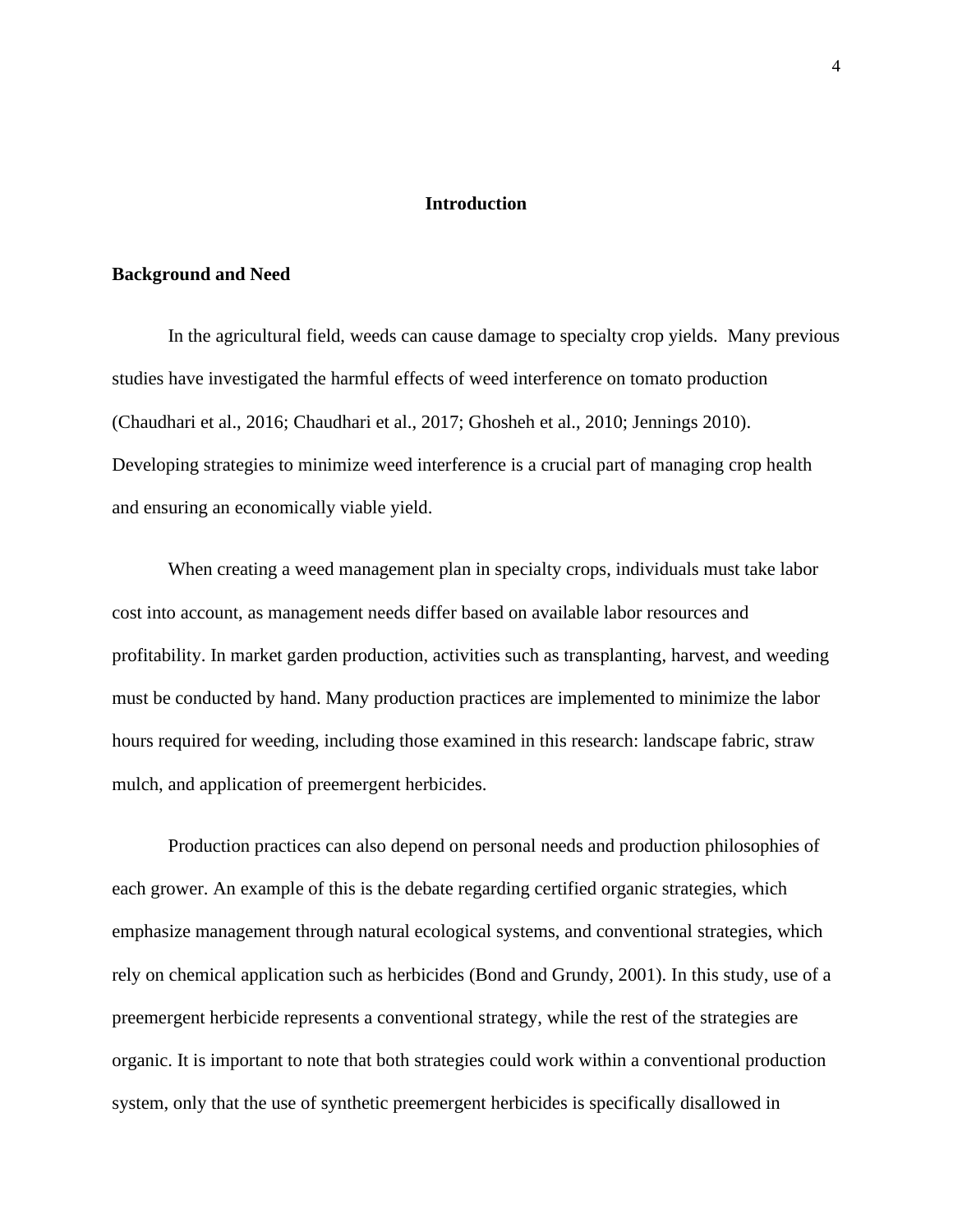certified organic production, as weeds must be controlled mechanically, physically, or biologically (USDA AMS). Taking labor and production practices into account, one of the most important considerations for many growers is profitability. This study investigates the economic costs and returns of several weed management practices in high-tunnel tomato production.

Tomato growers can use the results of this research to determine which weed management techniques are the most beneficial based on their individual needs and available resources. Additionally, the data collected will create a baseline for similar future research to be conducted, as the methodology is replicable for application in future projects.

#### <span id="page-5-0"></span>**Problem statement**

A need exists to conduct economic analysis comparing the partial profitability of hightunnel tomatoes treated with organic weed management strategies, such as straw mulch, landscape fabric, and hand weeding, to conventional weed control strategies involving preemergent herbicide.

#### <span id="page-5-1"></span>**Purpose statement**

The purpose of this research was to assess the economic viability of high-tunnel tomato plots treated with representative weed management strategies including landscape fabric, straw mulch, preemergent herbicides, weekly and biweekly (every two weeks) hand weeding, and a control of no weed management. Using a partial budgeting analysis, wherein only differences in revenue and cost are compared across weed management systems, we identify the most profitable and least risky alternative. The labor, material, and equipment costs of implementing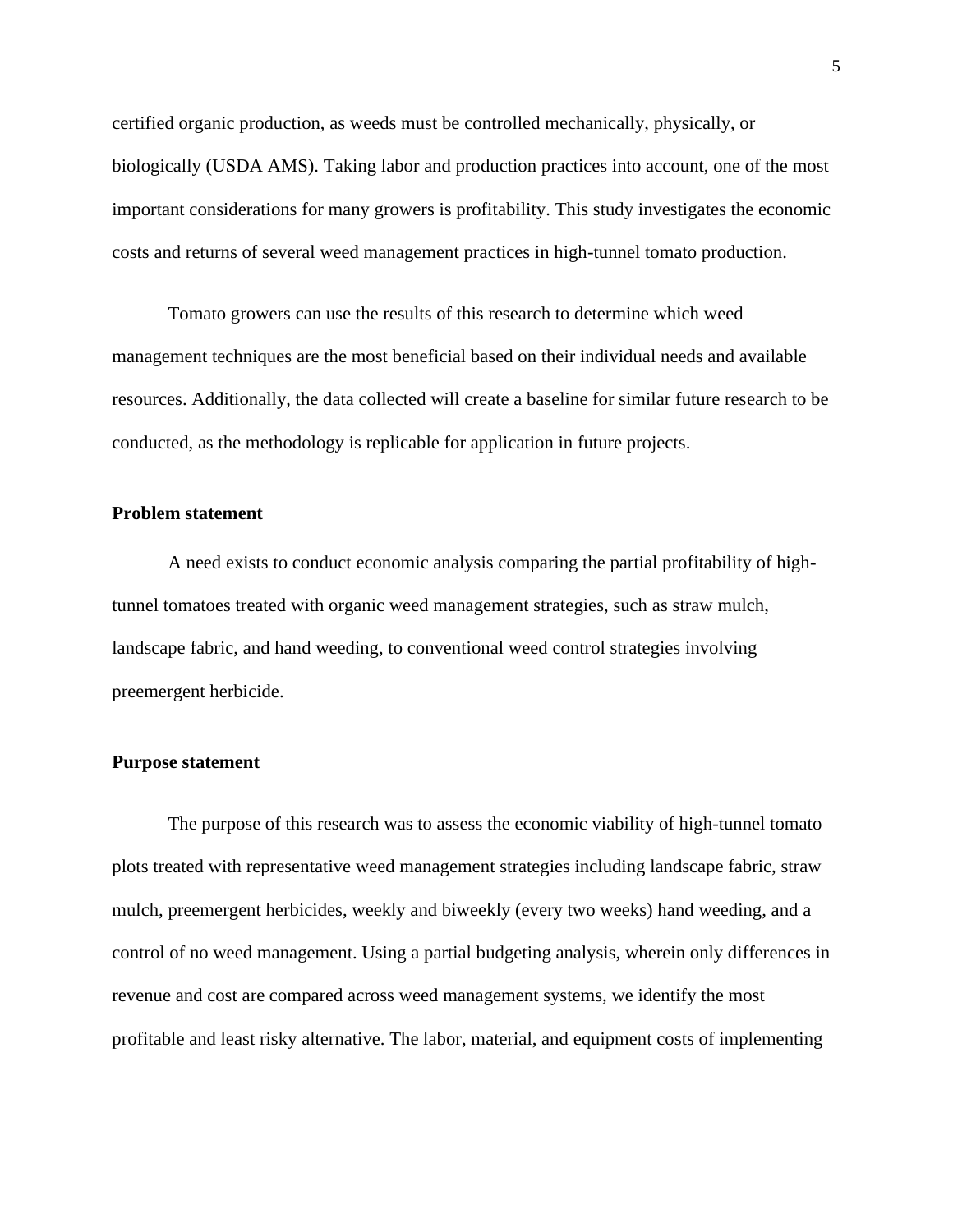each weed management strategy, as well as revenue differences associated with yields for each strategy, were compared across production systems to evaluate relative profitability differences.

#### <span id="page-6-0"></span>**Objectives**

- 1) Assess partial returns of tomato production, accounting for yield, crop price and weed management costs of the following weed management treatments: landscape fabric plus hand weeding, straw mulch plus hand weeding, preemergent herbicide plus hand weeding, weekly hand weeding in absence of other weed prevention, hand weeding every two weeks in absence of other weed prevention, and no weed control.
- 2) Compare the partial returns of each treatment to determine which strategy was most profitable under simulated labor cost and tomato market value conditions using triangular probability density functions fitted to empirically observed data on yield, time to weed, plant and harvest.

#### **Literature Review**

<span id="page-6-1"></span>The literature used to develop this project examined factors influencing specialty crop profitability, observations of weed control strategy characteristics in past studies on specialty crop production, and the significance of the current investigation into organic weed control labor cost in comparison to costs involved with conventional practices involving herbicide use. Labor cost has increased over time, as have production costs (USDA ERS), and consequently, a price premium for organic production is expected. The literature suggested potential future research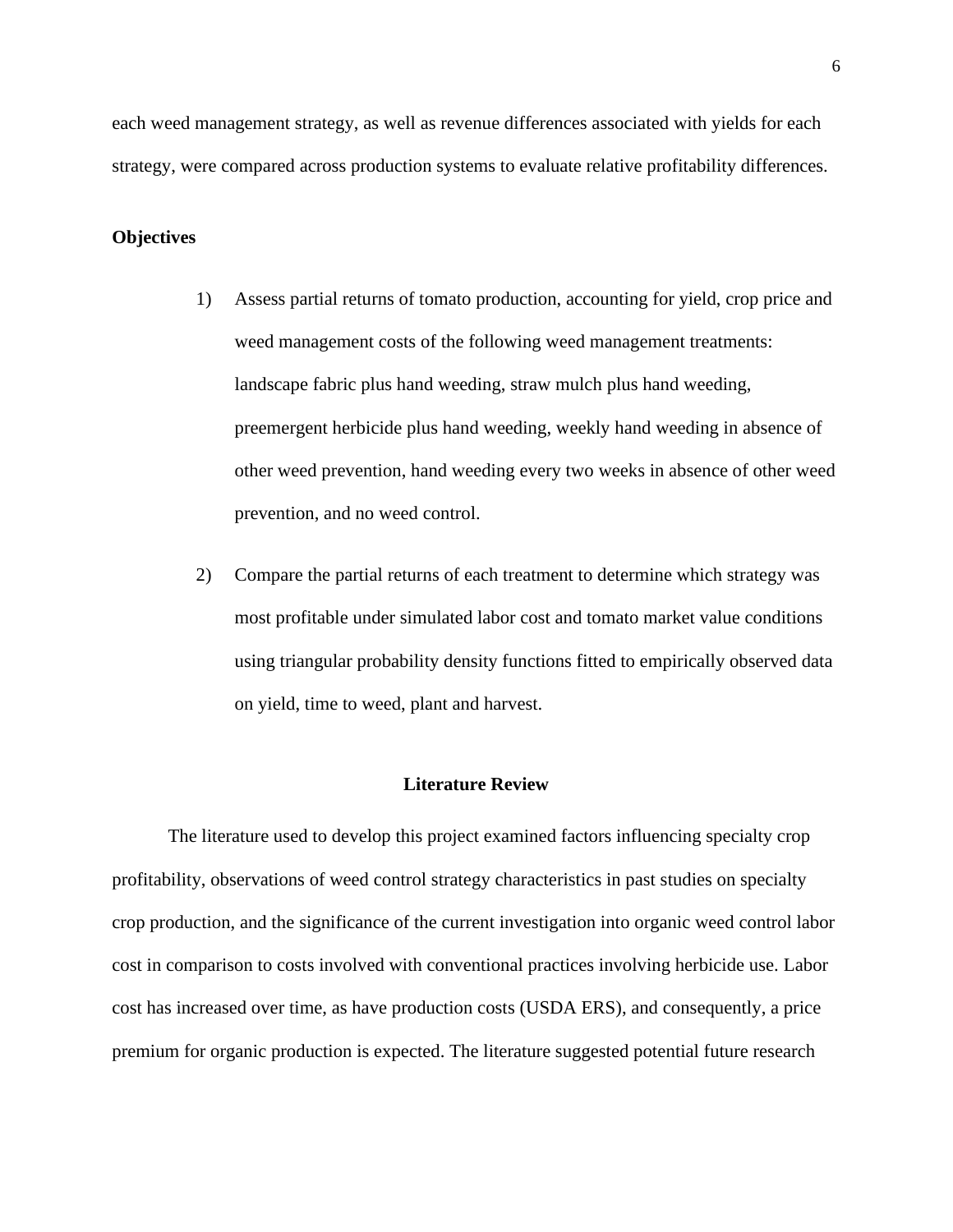examining the effects of locational and temporal factors of weed management strategies on profitability.

#### **High-Tunnel Tomato Production in Arkansas**

Tomatoes require specific conditions to thrive and produce sufficient yield to make their cultivation worthwhile for a producer. According to the University of Arkansas Division of Agriculture website, tomatoes thrive in warm, sunny areas with well-drained, moist loam soil. Arkansas summer conditions are adequate for tomato planting. High tunnels, plastic covered frames used as a protective cultivation method for housing plants, are used to further idealize the tomatoes growing conditions (Lamont, 2009). High-tunnels can be used to expand the growing season of tomatoes, increase the temperature around them, and protect them from weather and pests (Reeve and Drost, 2012). High tunnels reduce disease pressure and increase marketable yield of tomatoes (Rogers and Wszelaki, 2012).

#### **Factors Influencing Profitability**

Economic analysis of specialty crop production is dependent on crop performance, local market prices, and expenses associated with specific management practices. Market prices of specialty crops change over time, fluctuating due to changes in supply and demand such as imports from other countries, weather changes, and available land for crop production (Guan et al., 2018).

Labor cost changes depending on production strategy, weather, type of crop, and other factors (Galinato and Miles, 2013). Regional variation is another factor in economic viability. Economic research from other states and countries has limited applicability in Arkansas, based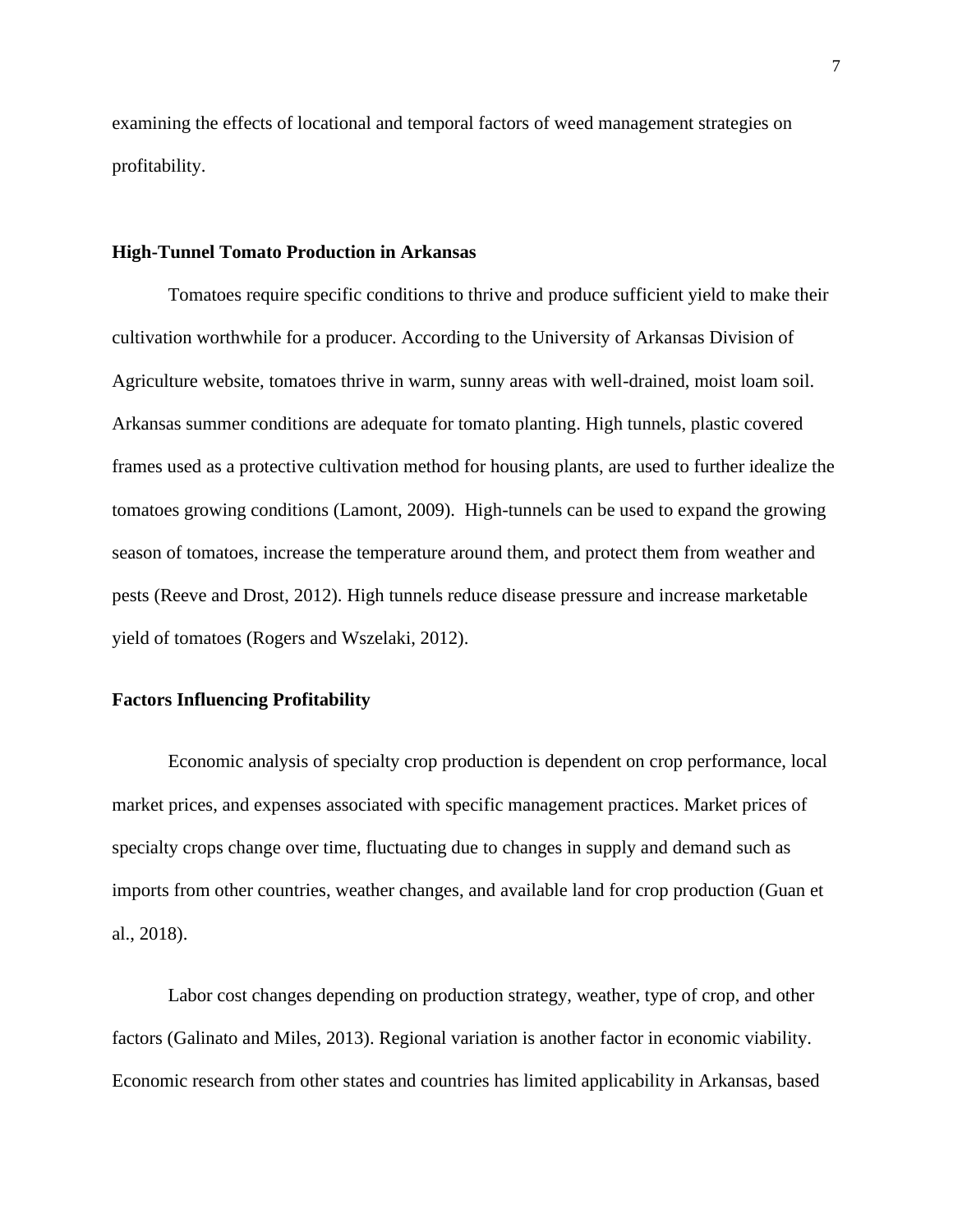on differing climatic conditions and differences in regional wholesale or fresh market pricing. Frequent reassessment of cost versus benefit is necessary to determine which strategy is most economically viable at a given time, with given conditions.

In this project, production was limited to one crop, and the groups were grown concurrently in the same high tunnel and under the same conditions with the same water and soil. Thus, an investigation on the weed suppression and economic viability of several common management practices in tomato production can be of immediate utility for growers in Arkansas.

Growers can seek out weed management decision models, which are programs designed to assist in the selection of weed management strategies, to make management decisions (Colas et al, 2020). These models are often developed from weed management research data (Korres et al., 2019). Models must be updated frequently to account for the changing nature of the market and available technologies (Wiles, 2004). With changing conditions, it is important to generate new research on the costs and benefits of various weed management strategies.

#### **Observed Effects of Weed Control Strategies**

Effective weed management strategies must take environmental factors of the specialty crop into account, such as habitat, soil characteristics, climate, growth cycle and growth habit (Smeda & Weston, 2017). Weed management strategies are chosen with the goal of minimizing negative interference on production while maximizing yield value and weed suppression (Smeda & Weston, 2017). Hand weeding, straw mulch, landscape fabric, and preemergent herbicides each have unique characteristics that affect material and labor cost and impact yield.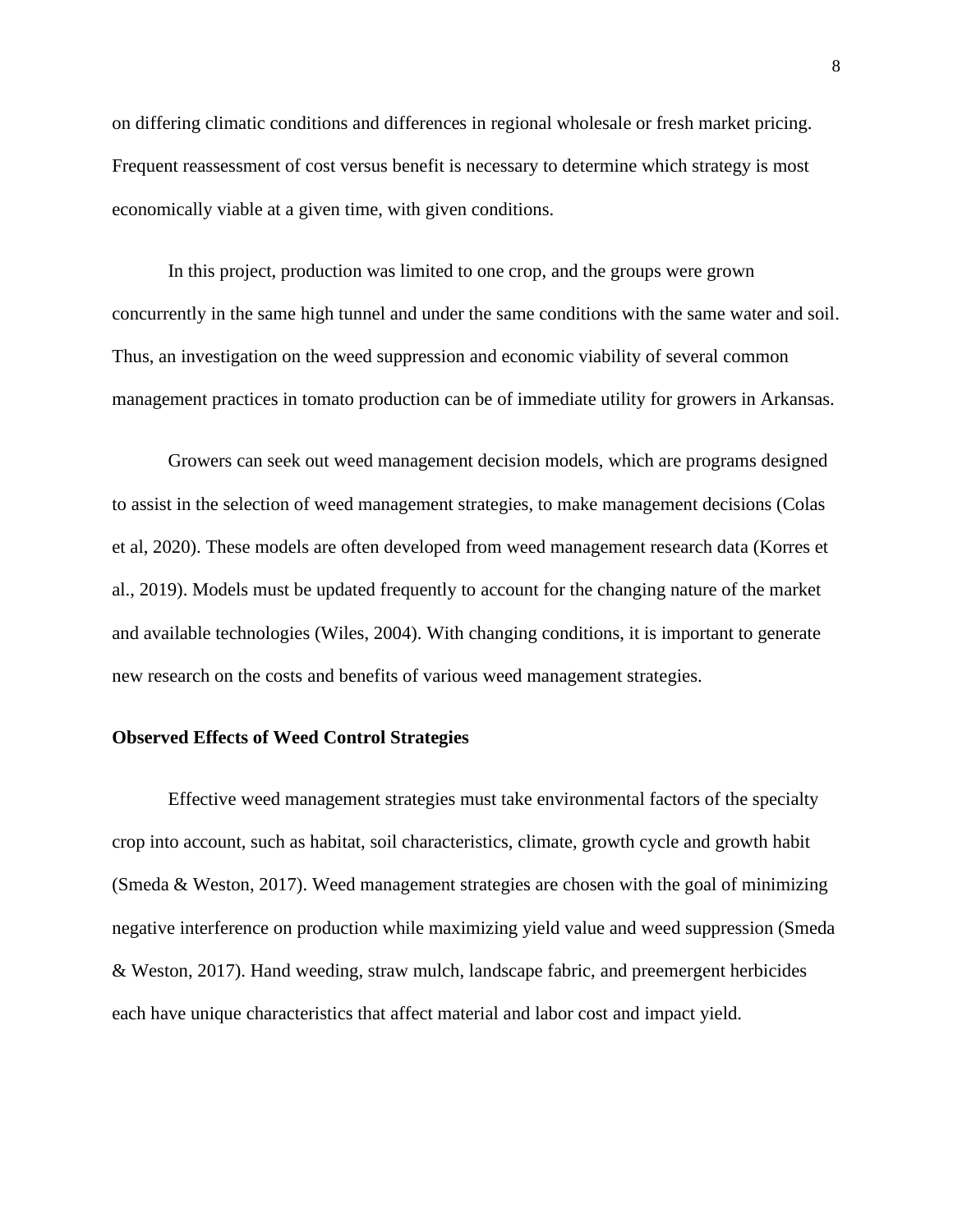Hand weeding has been shown to improve plant growth, yield, and yield quality in tomatoes while reducing weed density (Ijaz et al., 2017). In a study on tomatoes, hand weeding was more successful in decreasing weed density than preemergent herbicides or mulching (Bakht and Khan, 2014). However, hand weeding is known to have a higher labor cost than other management strategies (Deese, 2010). According to one study, it took researchers approximately two hours to hand-weed a hectare of tomatoes (Kennedy, 2018). Because of the labor cost, despite its effectiveness in weed removal and positive effects on yield, hand weeding does not necessarily guarantee the highest net profitability (Daramola et al., 2020).

Organic mulches improve growth, yield, and quality of yield (Sinkevičienė et al., 2009). Straw mulch has been observed to trap soil moisture, improving crop growth (Tindall et al., 1991). Straw mulch is preferable to other types of mulch, as past studies comparing mulches have observed higher yields from straw mulch than plastic, possibly due to the greater soil infiltration, lower surface evaporation, and lower soil temperature provided by the straw application in high temperature environments (Tindall et al., 1991). Straw mulching is known to enhance microbial activity and water availability for microbes (Tu et al., 2006). Because of straw mulch's water retentive characteristics, it reduces the water necessary for a healthy plant, reducing material costs for growers (Biswas et al., 2015). Soil erosion is reduced by straw mulch as well (Döring et al., 2005). Past studies have found that mulch requires a concentrated early season workload of labor, because mulching an area takes time (Brown and Gallandt, 2019). However, mulching also reduces labor later in the season due to its weed-suppressive nature (Brown and Gallandt, 2019).

Landscape fabric requires relatively little labor to install, but more labor to plant and remove (Strader and Dawson, 2018). It is designed so that water can penetrate and get to the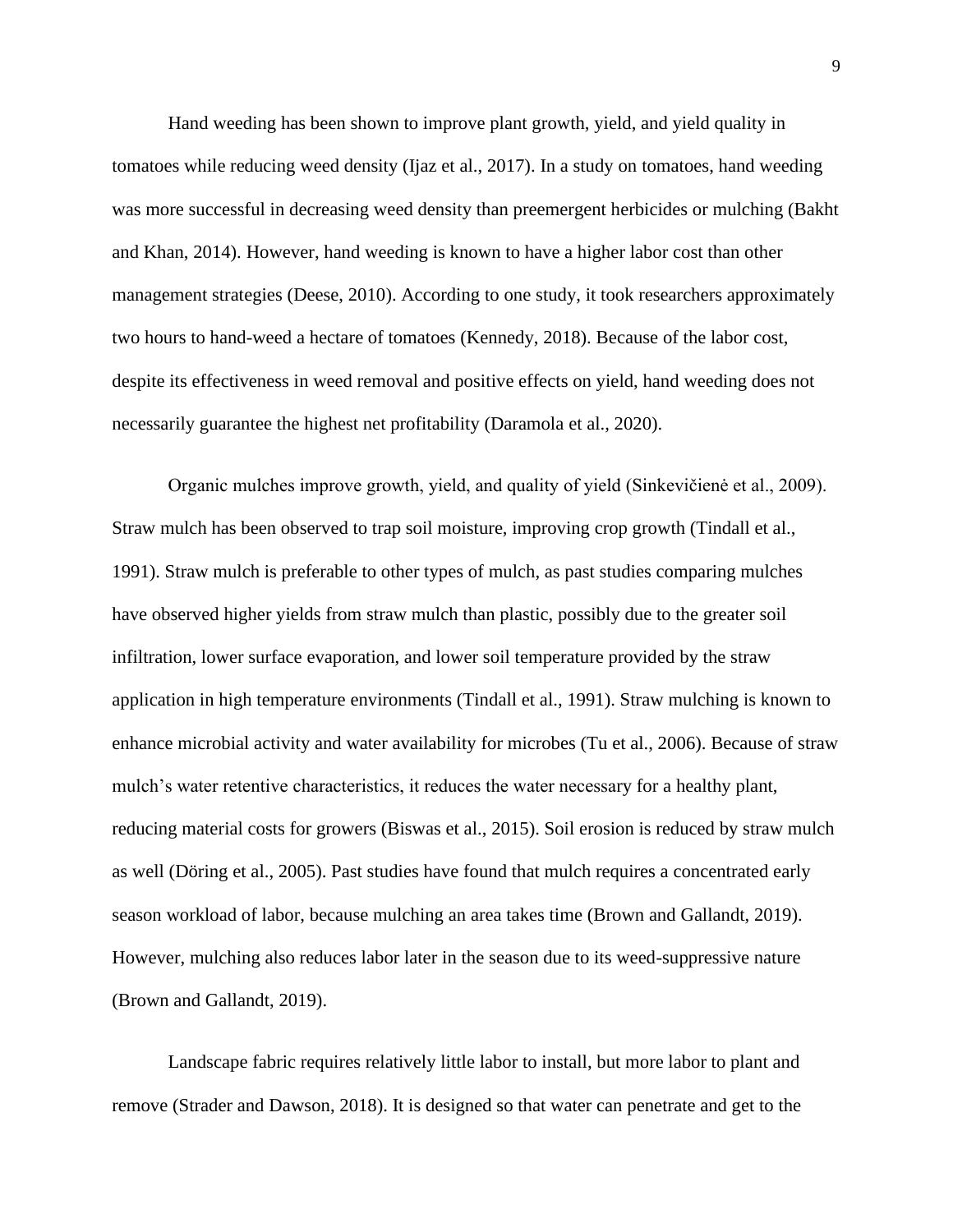plants while excluding light to prevent weed growth under the fabric (Hammermeister, 2016). Landscape fabric can last for several years, meaning it does not need frequent replacement if used over time and the material costs after initial application are largely fabric repair costs. (Ingels et al., 2009). Overall, landscape fabric has a positive effect on growth and yield of tomatoes and other specialty crops.

Preemergent herbicides are designed to kill germinating seeds and work best in areas with adequate moisture (Bakht and Khan, 2014). *S*-metolachlor, the preemergent herbicide used in this project, has been observed to require less labor than hand weeding (Zewdie and Yohannes, 2019). Application of *S*-metolachlor has been shown in past studies to improve tomato yield, though not as much as hand weeding (Bakht and Khan, 2014).

#### **Significance of Conventional versus Organic Systems**

There is debate regarding economic viability of conventional versus organic systems (Posner et al., 2008). Modern agriculture has greatly contributed to nonpoint source pollution, which has led to growers adopting organic systems (Mateo-Sagasta et al., 2017). Organic agriculture is largely considered more sustainable than conventional systems, but less economically viable because of the yield gap (De Ponti et al., 2012). However, if growers use the USDA market standard for Organic product, the product could be more attractive to wholesalers and could be sold at a premium (USDA AMS). People may prefer organically treated products for lifestyle or environmental reasons, and past studies show that organic tomato premiums average around 22% above conventional prices (Zhang, Feng, et al, 2009). Productivity, yield quality, and labor cost are all considerations of economic viability. As labor cost conditions and yield market value conditions change, and improved methods of weed management are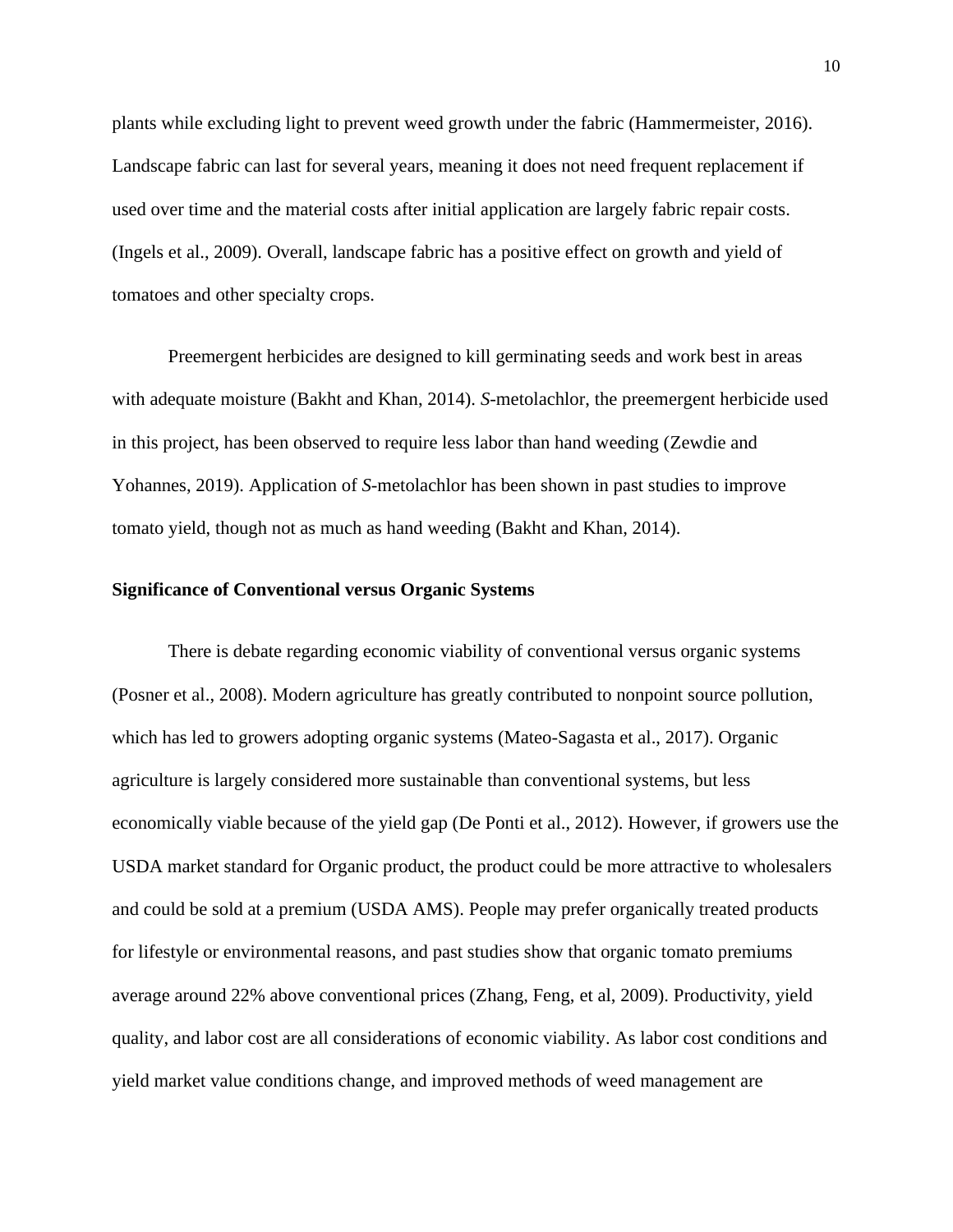developed, it is important to continue generating new research to determine which weed management systems are the most economically viable for growers.

#### **Research Gaps**

Assessments of weed control strategies have been conducted in past studies, both for organic weed control and conventional systems. However, little work has been done comparing the two. The only relevant economic analysis of organic versus conventional weed control systems was conducted as a comparison of the performance of herbicide regimes compared to fumigation with methyl bromide (Devkota et al., 2013).

Past researchers have noted that using weed control only during the critical period of a crop, meaning the time during which weed control is necessary to avoid yield loss, can lead to an increased weed seedbank that affects labor costs and yield in the following years (Brown and Gallandt, 2019). Norsworthy et al. (2014) suggests a zero-tolerance threshold for weeds to prevent weed increase over time. The research conducted in the current study is limited in that it evaluated the economic viability of weed management on tomatoes grown in high tunnels over a single season in Arkansas.

Future research could expand on this project by investigating the impact of each weed management strategy over several years, or several different areas. Because regional and temporal differences drastically affect yield, yield market value, and labor cost, future research could involve a similar experiment design to this research but on a larger scale examining performance of different management systems over time, across different regions, or worldwide. As new farmers are trained through programs like the Center for Arkansas Farms and Food, it is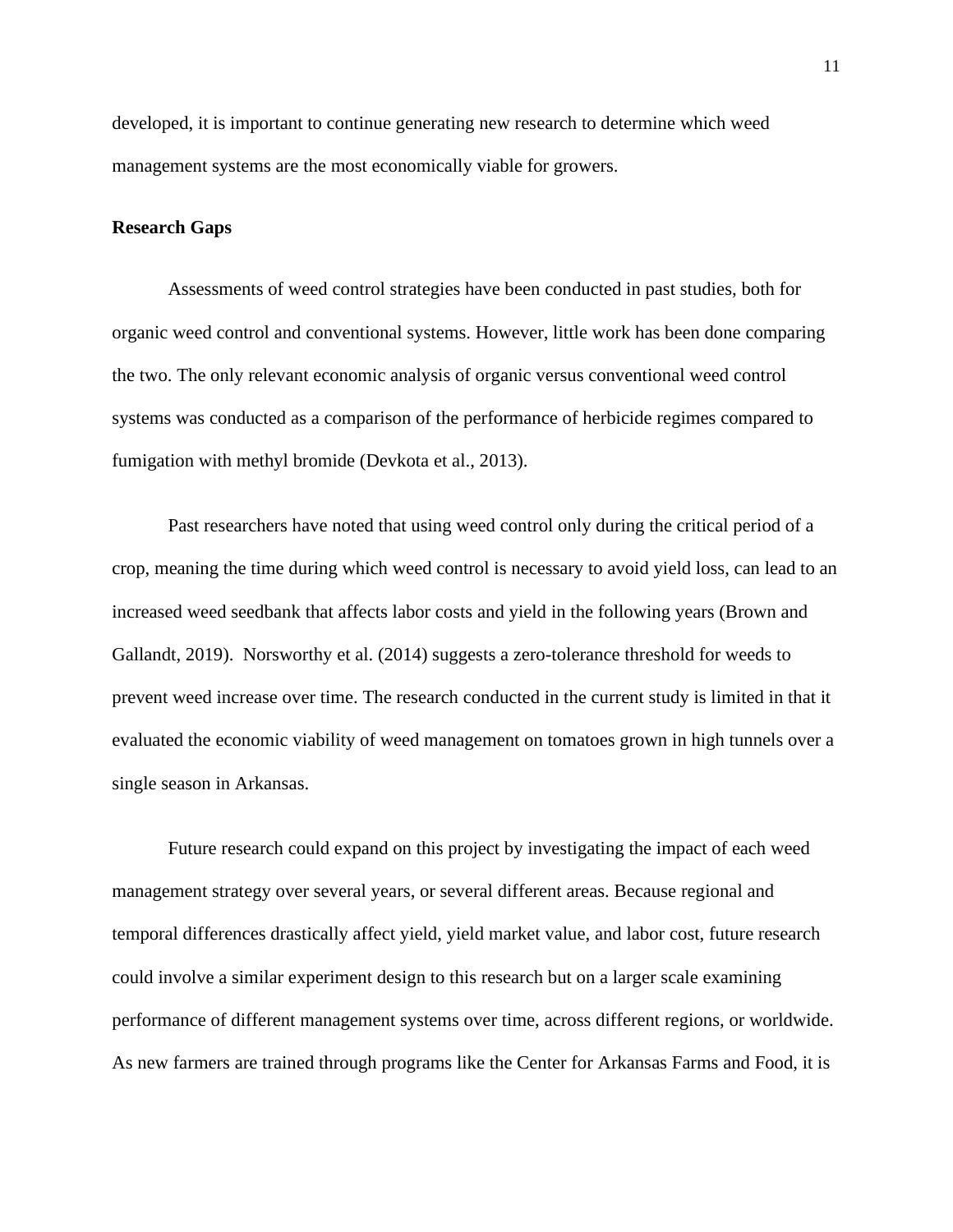critical that the economic implications of different management strategies are investigated and shared in a timely manner.

#### **Methods and Materials**

<span id="page-12-0"></span>The objective of this research was to assess the economic viability of several weed control strategies for high-tunnel tomatoes: Landscape fabric, preemergent herbicide, hand weeding, and straw mulch. Each method was used alongside hand weeding to ensure effective weed suppression. Plots with no passive weed management and no active weeding served as controls. Visual assessments of weed control were collected in each plot every two weeks over the course of the season. Following visual ratings, all plots were hand-weeded at the same twoweek interval. Payoff matrices and cumulative probability density functions, generated from fitted distributions of empirical data were created to compare market value from yield versus labor and material costs in several labor cost and yield market value scenarios to determine which treatment was most profitable or least risky. At the same time, the comparison across organic and conventional weed management strategies allowed calculation of a necessary market premium for choosing organic methods.

#### <span id="page-12-1"></span>**Research Design and Data Collection**

This study was conducted using a quantitative experimental research design, which tests the dependent variables as a function of the independent variable (Cash, 2018). The dependent variable, which was the partial profitability of plots treated with each type of weed control based on labor and material cost versus market value of tomatoes, depends on the independent variable,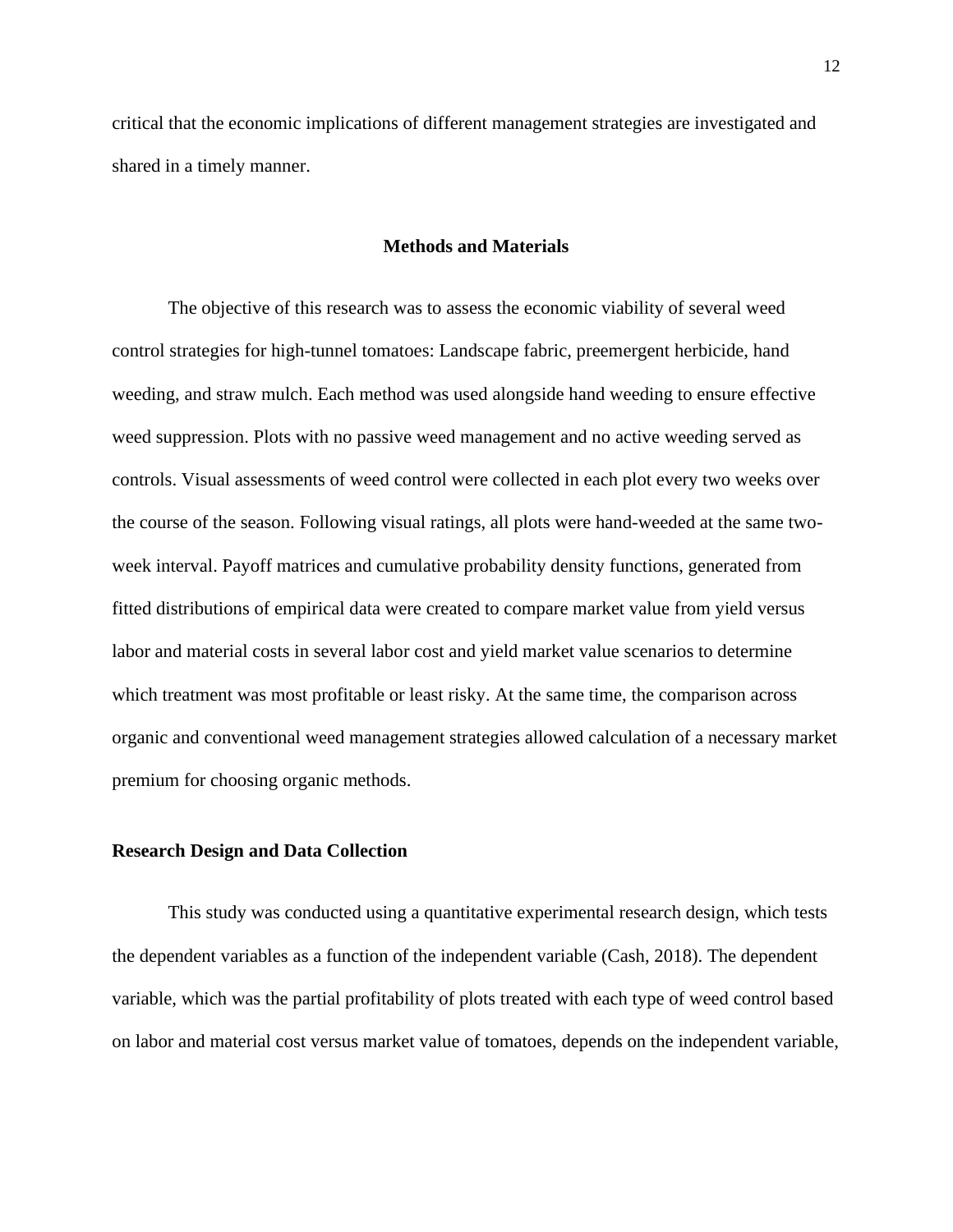which is the type of weed control used on the plots. This design allowed for data collection through researcher observation in the field, and analysis (Cash, 2018).

Celebrity variety tomato was sown in 72-cell until plants reached 2 to 3 true leaf stage. Over the next three days, plants were then taken outside for several hours in the middle of each day to harden off plants prior to transplanting. Tomato seedlings were transplanted into a hightunnel structure into 0.762-m wide preformed beds at the Milo J Shult Research and Extension Center in Fayetteville, AR. The preemergent herbicide used was *S*-metolachlor (Dual Magnum, Syngenta) applied at 1.68 kg active ingredient per hectare, using a  $CO<sub>2</sub>$  powered backpack sprayer calibrated to deliver 75.69 liters per acre. Landscape fabric and straw mulch (4.08 kgs per plot) were applied to beds immediately after bed formation. Treatments were assigned to 8 plant plots, with each plant spaced at 0.46 m. Experimental units for the project were 3.66-m plots with 8 tomato plants. All treatments were replicated 4 times and arranged in a randomized complete block design according to any known variation in the site. alleys (0.91) were spaced between plots in each bed.

Data were collected on cumulative time spent for dedicated hand-weeding each plot to keep a site free of weeds under each management practice. Material and labor cost for spreading mulch, laying fabric, and preplant incorporation of chemical weed control were tracked. Data were also collected on visual ratings of weed control, assessed as percent coverage, every 2 weeks. Alleys between plots were also hand weeded, but this was not timed.

In mid-October through early November, four harvests were conducted and timed. Two people stood on either side of the plot and picked all visible ripe tomatoes from each plot. The tomatoes were sorted as marketable or cull based on USDA market standards of size and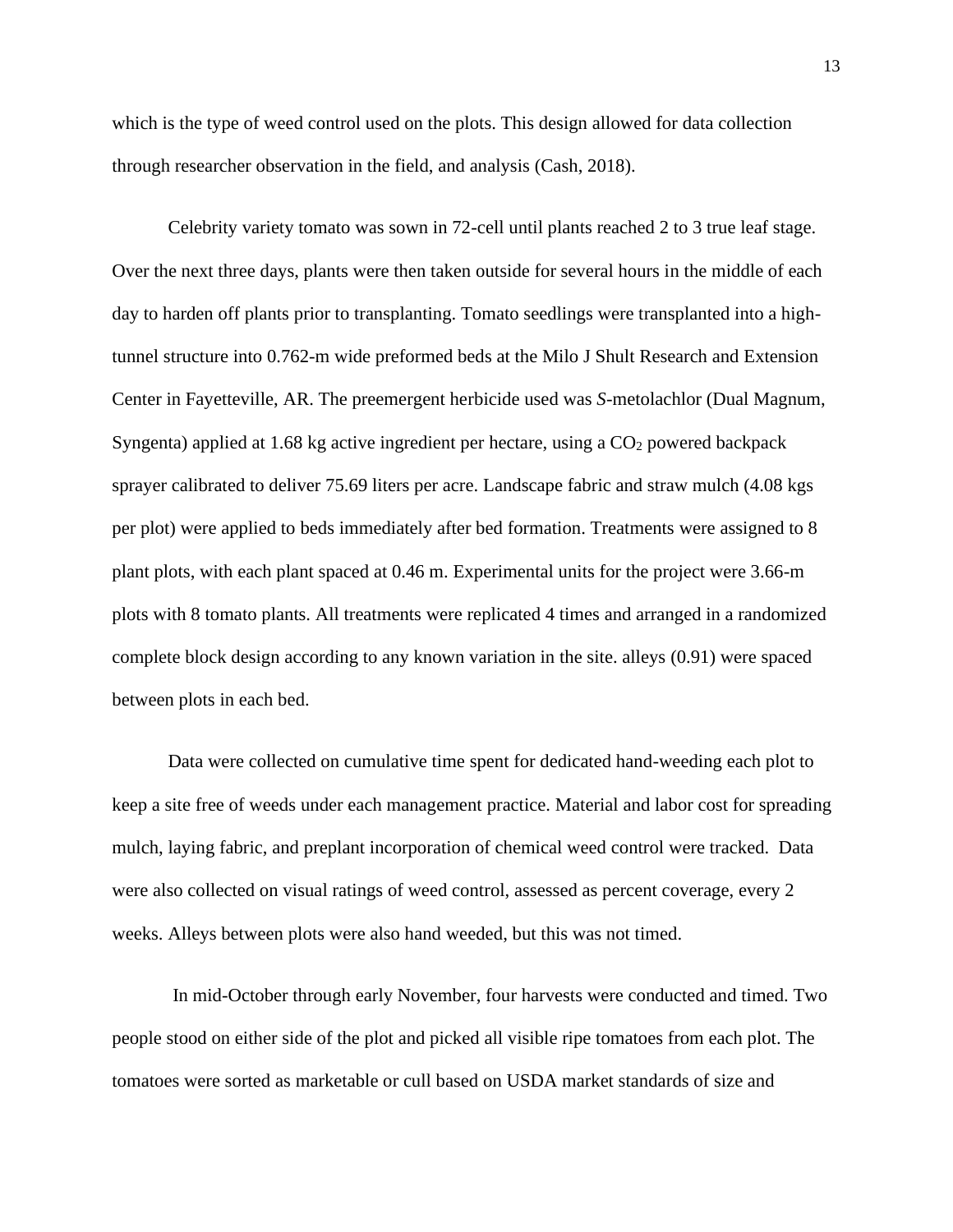appearance (USDA 2022). Tomatoes that were visibly smaller, extremely discolored, rotting, showing signs of worms or deficiencies, were marked as cull, while ripe, healthy tomatoes were marked as marketable. Mature tomatoes were counted and weighed in crates on a scale to determine the marketable fruit number and weight in pounds per plot.

The labor and material costs of implementing the management strategies were compared against market value of the tomato harvest in a partial budget economic analysis to determine which weed management strategy had the highest partial returns. To assess relative profitability, comparisons of partial returns and sensitivity analysis allowed determination of the most profitable production method. An area of interest was how labor cost and yield market value could affect relative profitability, and what scenarios could change the results of the study.

At season's end, cumulative hours spent for dedicated hand-weeding were recorded for each plot to quantify the labor costs required for keeping each site free of weeds under each management practice. The overall costs of materials, labor, and equipment that differed across production systems were compared to the gross income of each treatment to calculate the relative profitability of each strategy for growers.

Sensitivity analysis on wage rates, key input costs and tomato sale prices were conducted to give nuance to the results and make the results relevant to a wider group of growers. It should be noted that the tomatoes in this experiment were harvested later than the usual Arkansas growing season, as the high-tunnel allowed for an extended season.

Following execution in the field, analysis of variance (ANOVA) was conducted in SAS using the GLIMMIX procedure to compare response variables, and means separation was conducted according to Tukey's Honest Significant Difference at a 0.05 significance level. Weed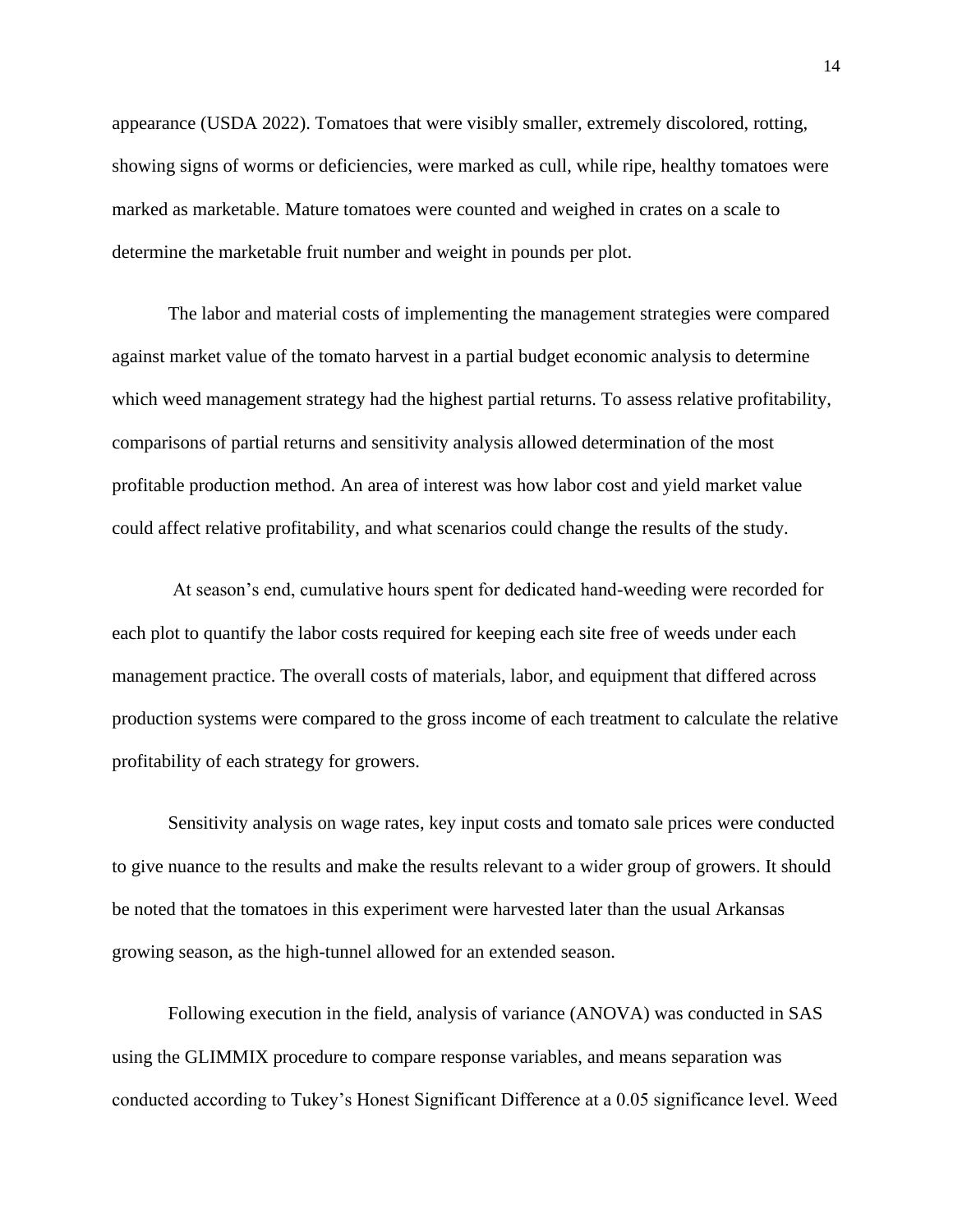management strategy was treated as a fixed effect, and rep was treated as a random effect. USDA standard market values of the harvested tomatoes were used to calculate the potential gross and net revenues associated with each practice, accounting for expenses associated with each treatment and time spent weeding in each treatment. To assess relative profitability, comparisons of partial returns (tomato yield \* price – labor, equipment and material costs that differ across treatments) allowed determination of the most profitable production method (the one with highest partial returns) as well as sensitivity analysis. One area of interest was how labor cost/hour may affect relative profitability.

#### **Rigor**

An important part of quantitative, true-experimental research is ensuring results are valid and reliable. Validity and reliability were achieved through the experimental design and results. Rigor was addressed through internal validity, external validity, reliability, and objectivity in this study.

#### **Internal Validity**

Internal validity is the establishment of a causal relationship between treatments and outcome (Slack and Draugalis, 2001). Internal validity was established through a randomized complete block design, a design wherein experimental units were divided into blocks to reduce unexplained variation and confounding variables (Addelman, 1969). The tomato variety used was a common and representative variety that appropriately reflects growth characteristics of tomatoes Arkansas growers would plant. Plots of eight plants were determined to be sufficiently large to capture treatment effects with appropriate statistical power. By keeping the plants of each group in the same conditions, a more accurate sense of the treatment effects was achieved.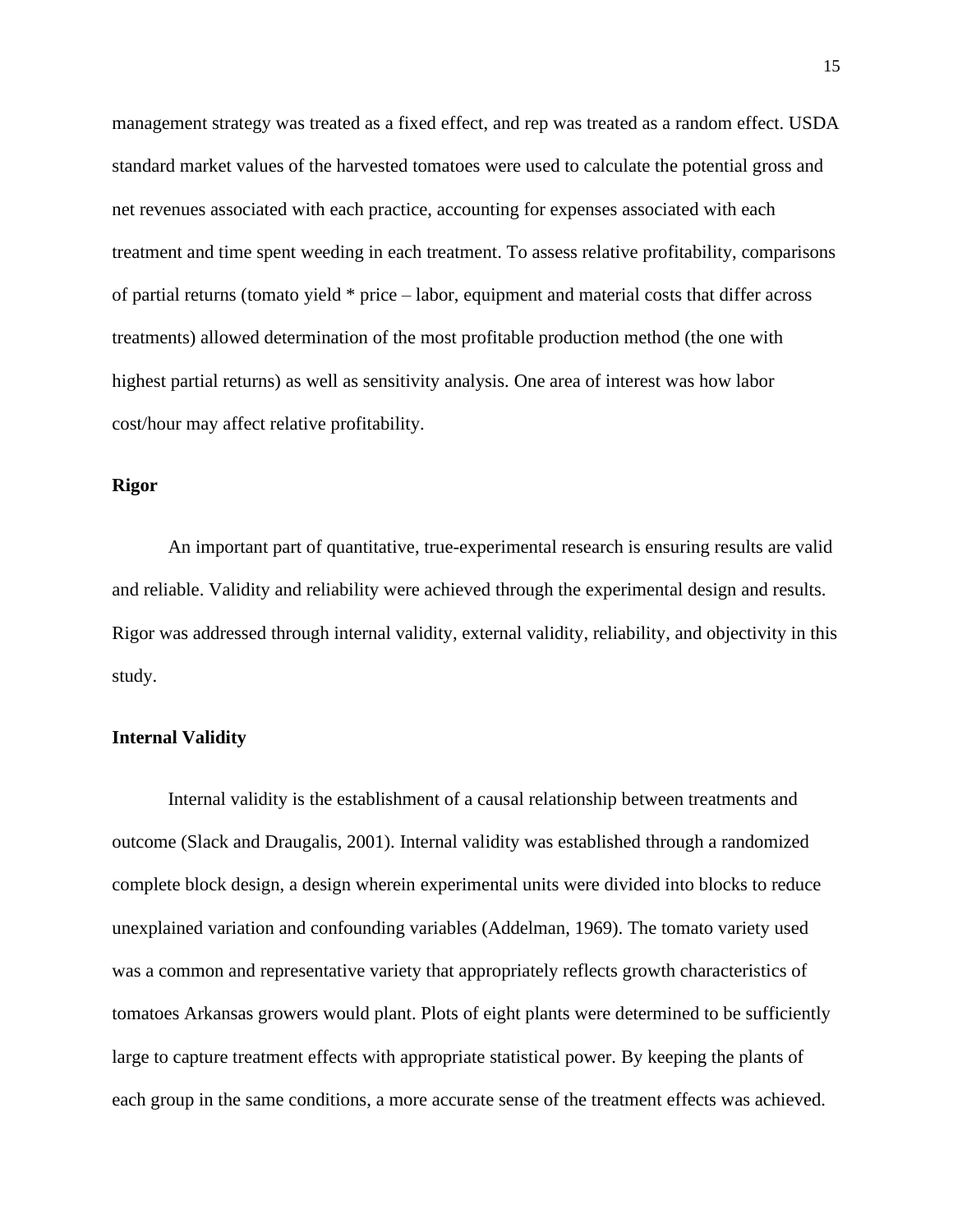#### **External Validity**

This study sought external validity, the ability to apply the findings to a larger population or general context, by taking notes during field observations and transcribing them accurately so that the information was replicable under identical conditions (Lucas, 2003). The data collection section addresses the methods used step-by-step so that they are repeatable. The research is generalizable to high-tunnel tomato plots on other farms with similar weed management needs under similar climatic conditions. External validity is ensured though the use of replicates, which are experimental runs with the same factors (Casella, 2010). All treatments were replicated four times. Statistical confidence intervals, which are ranges of values used to gauge effects of sampling variation on data precision, were used in analysis of the results to ensure reasonable accuracy in statements made about the findings of the research (Newcombe, 2012). By using a randomized block design, the study was made generalizable to any tomato plants in the same conditions as those in the experiment (Ferguson, 2004).

#### **Reliability**

Reliability is the measure of accuracy which indicates that results are unbiased and errorfree (Maines and Wahlen, 2006). Reliability was addressed in this research by including only a population of tomatoes that were reasonably similar in environment, having all grown in the same season, year, and high-tunnel conditions. Tomatoes were placed in a randomized complete block design to decrease the likelihood of confounding variables altering the results. Measures of reliability were used during analysis in the GLIMMIX SAS procedure.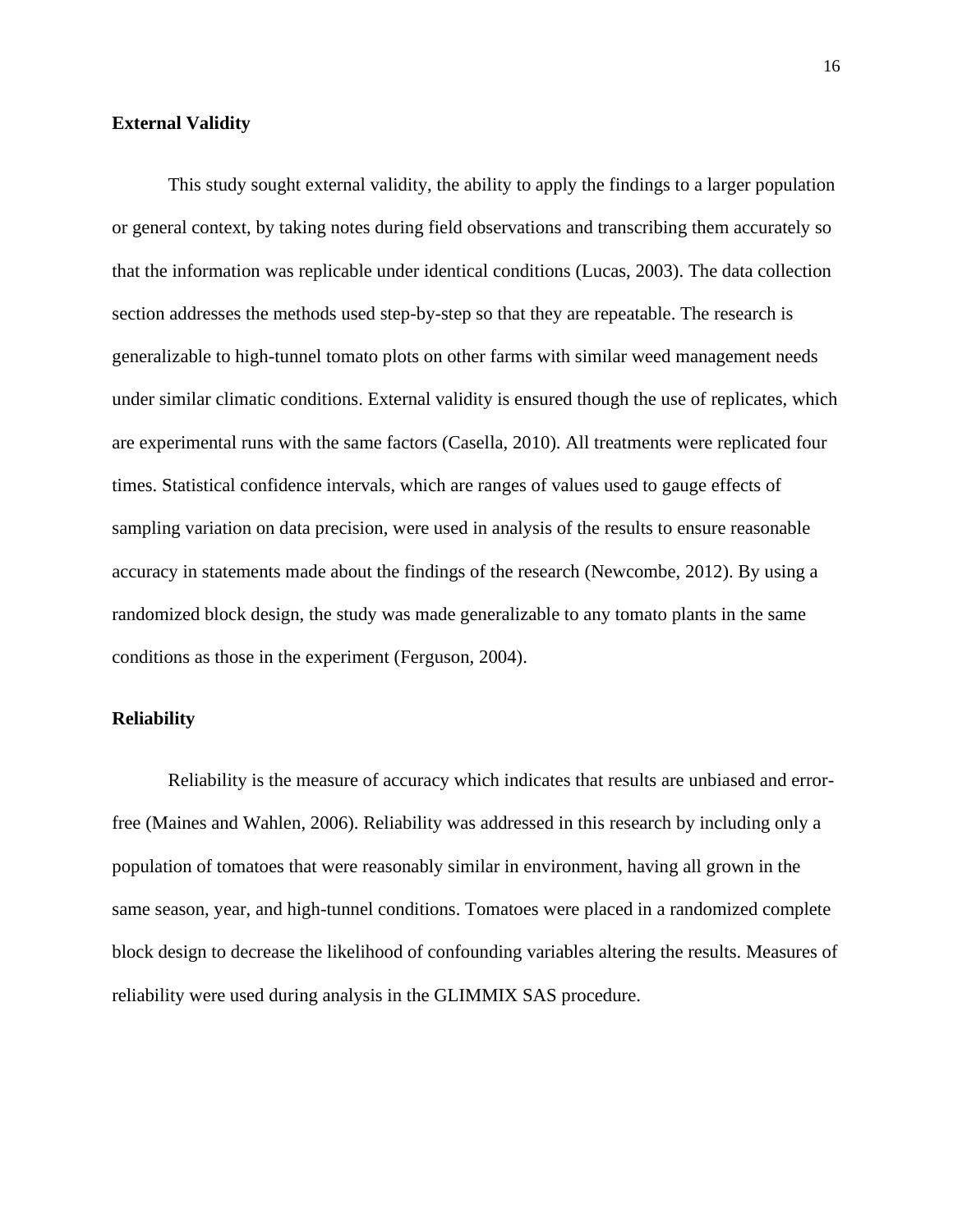#### **Results**

<span id="page-17-0"></span>Wage data were taken from NASS ERS quarterly reports and inflation was accounted for to create the average real prices over a 5-year period in the Delta region, which includes Arkansas (USDA ERS). Tomato price data were taken from 2021 USDA market reports from Arkansas (USDA, 2021). Since tomatoes can be shipped in multiple types of packaging that carry different weights, the market data were converted into a standard \$/kg format to determine pricing per weight (USDA). Triangular probability density functions were fitted to these values on the basis of acceptable Akaike information criterion (AIC). The mean wage value, \$13.40/hr, was multiplied by the harvest time, planting time, and weeding labor time to determine the average labor cost, and the mean tomato market price value, \$1.44/kg, was multiplied by the yield to determine the mean tomato market price value. It should be noted that while sizes of individual tomatoes are checked by some growers, they were not taken into account in this experiment (USDA 2022). Dual Magnum preemergent herbicide, bought in a 9.45-liter jug, averaged \$0.0125/plot. Straw averaged \$6.25/plot with about 4.08 kg/plot, and landscape fabric with staples averaged \$4.95/plot in 3.66 m x 0.762 m plots and approximately 30 staples/plot.

The payoff matrix partial profit values came from the following equation: market yield x price per kg fruit – weeding and harvest labor time x labor cost – planting and material cost of landscape fabric, preemergent herbicide, and straw mulch. Regret was calculated as the difference between the highest partial return strategy and the alternative in question to assess which production strategy demonstrated the least regret across trial replications to determine which treatment consistently had the highest partial return (Table 1).

The payoff matrix indicated that in an average labor cost and average tomato market value scenario, preemergent herbicide treated plots achieved the highest partial profit (Table 1).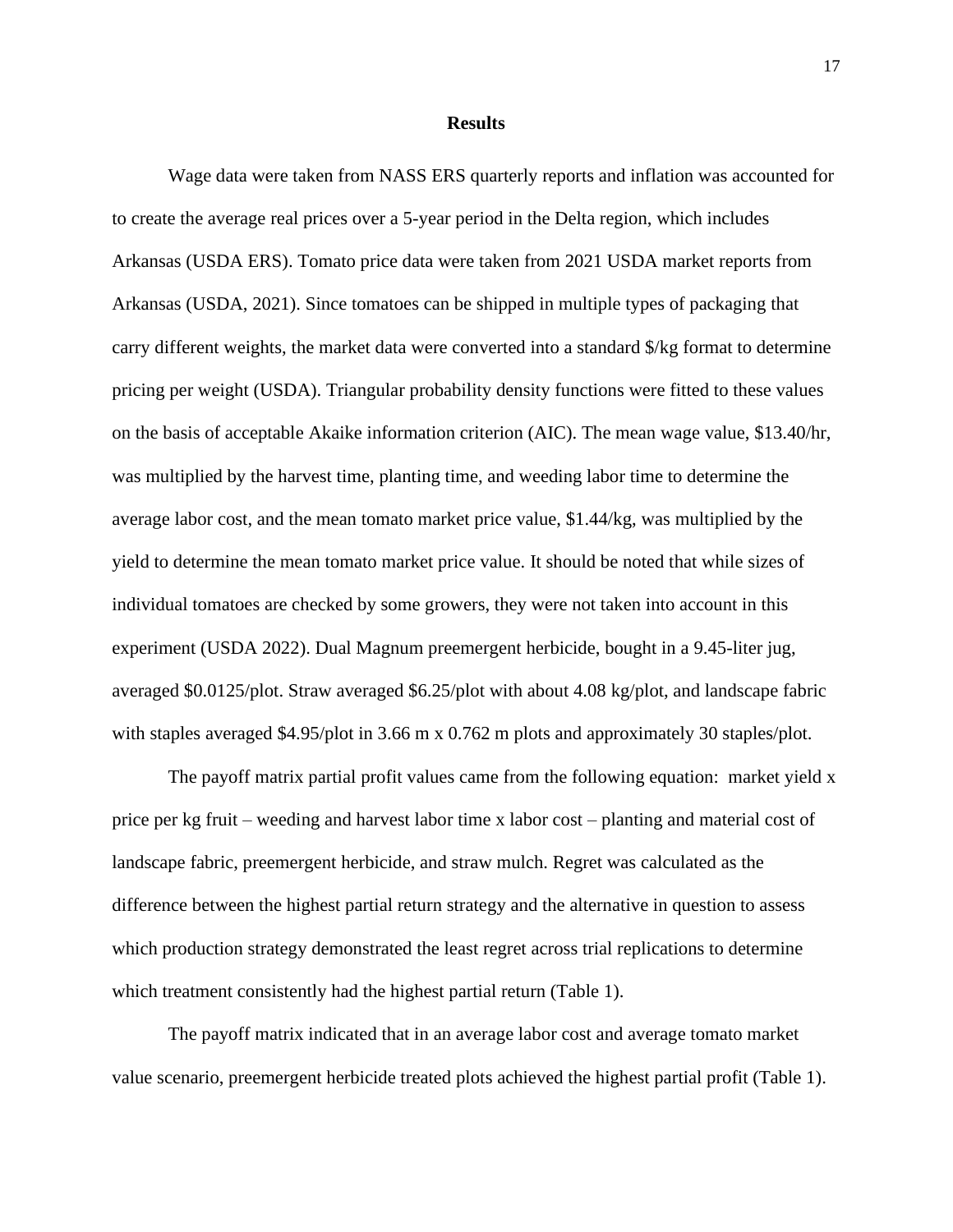For maximum of the minimums (maximin), a situation where a grower chooses the management strategy with the highest of the worst outcomes, preemergent herbicide treated plots had the highest partial return out of the worst scenarios and would be the most viable choice. For maximum of the maximums (maximax), wherein growers choose the strategy with the highest partial returns, preemergent herbicide treated plots also have the highest partial returns. For expected value (exp. value), wherein growers choose the strategy with the highest average of uncertain outcomes (treatment replications), preemergent herbicide treated plots had the highest average. For minimum average regret, wherein the grower chooses the strategy with the lowest average regret across uncertain outcomes, preemergent herbicide treated plots had the lowest average regret. The outcomes considered the most desirable in each of these situations are in bold face beneath the table (Table 1).

Triangular probability density functions (TPDF) were fitted to empirical observations involving planting, weeding and harvesting labor as well as yield using the @Risk Excel add-in program. See Appendix Table 1 with fitted distribution parameters. The TPDF was chosen as it provided the highest AIC statistic or was near the top when fitting among other probability density functions such as the beta, general, uniform, etc. Additionally, the TPDF was chosen for its ease of interpretation as only the minimum, maximum and mode need to be specified to describe the probability density function (PDF). To determine the cumulative probability function (CDF) of partial returns among production strategies, @Risk uses the fitted PDFs to randomly select observations from each input PDF to calculate partial returns over 10,000 iterations. In this case, fitted additional input TPDFs were for the tomato market value, using a history of observed market prices, and a TPDF for hourly wage rates, again using a history of observed wage rates (*Market News USDA NASS*). The CDF of partial returns to production now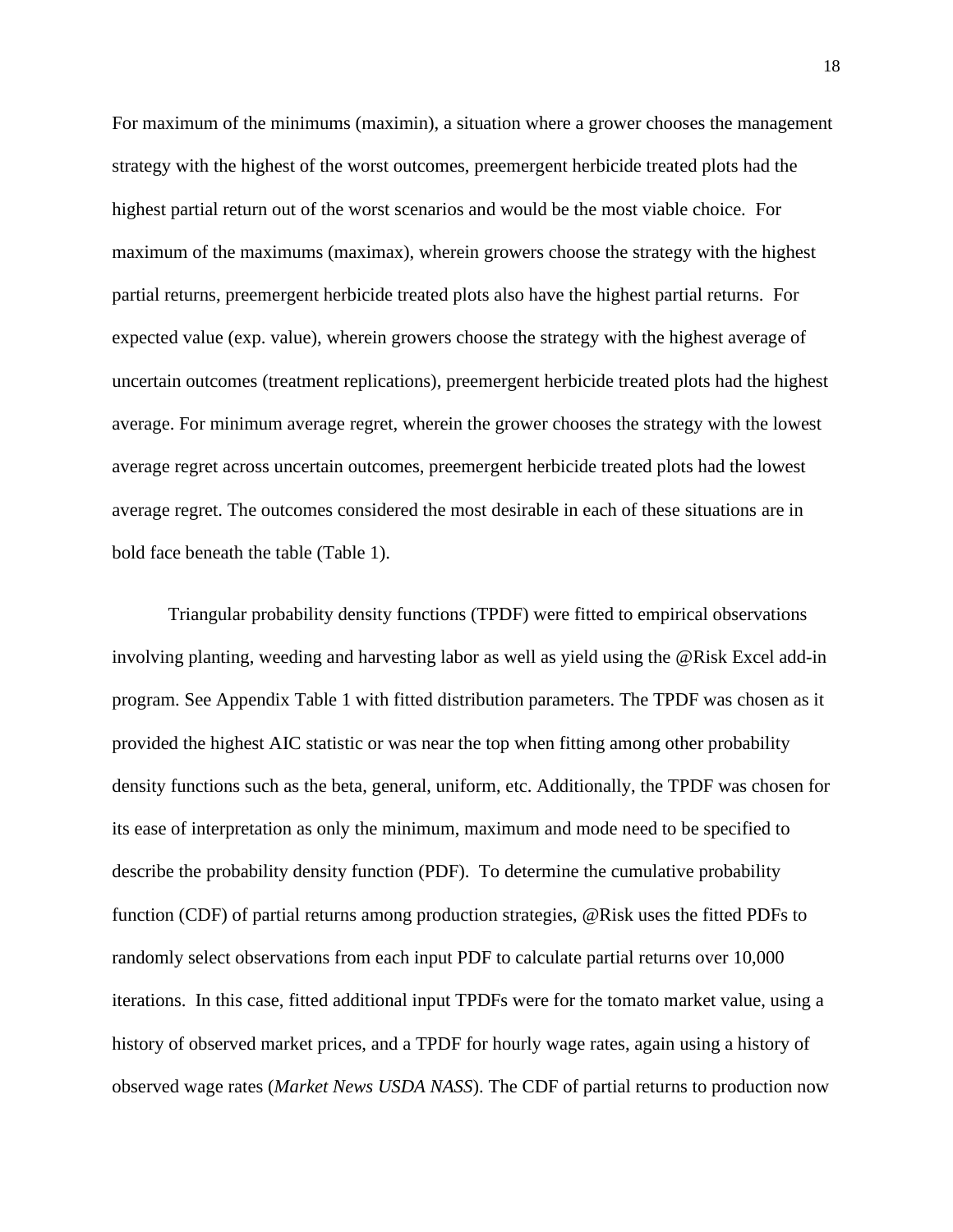show the likelihood of achieving a particular level of partial return. A steeper CDF curve implies less risk in the sense that the range of profitability outcomes is smaller. A CDF curve position further to the right implies a greater probability of achieving a desirable partial return than a CDF that is further to the left. The most desirable outcome would be a situation with the least risk (steepest CDF), and one positioned furthest to the right at the 50% percentile of partial return observations, assuming data are plotted from least profitable at the left to most profitable at the right.

To assess which of the production systems had the highest partial returns (CDF furthest to the right) and/or was least risky (steepest CDF), the simulated CDFs of planting costs, weeding labor, harvest labor, yield and harvest revenue were also plotted to showcase which of these four factors had the largest impact on partial return differences. Since all of these curves involve more than one TPDF, their combination creates CDFs that take on the familiar shape of a normal PDF although typically skewed.

The preemergent herbicide treated plots had the highest partial profit, with the 50th percentile at \$15.79/plot (Figure 1). Fabric was the second-best option, with a similar distribution curve to the weedy plots, but steeper, meaning fabric was less risky than preemergent. The revenue curves show that preemergent herbicide outperforms the other treatments, and fabric has the second highest revenue (Figure 2).

Preemergent and weedy plots have the greatest harvest labor costs because the preemergent plots had a large yield, and the weedy plots, despite a smaller yield, were difficult to harvest given the volume of weeds growing around the tomatoes. Fabric is a close third behind these two curves (Figure 3). The weeding labor cost of the weedy plots was the lowest because they were un-weeded, thus there was no curve for these plots on the graph. Fabric were the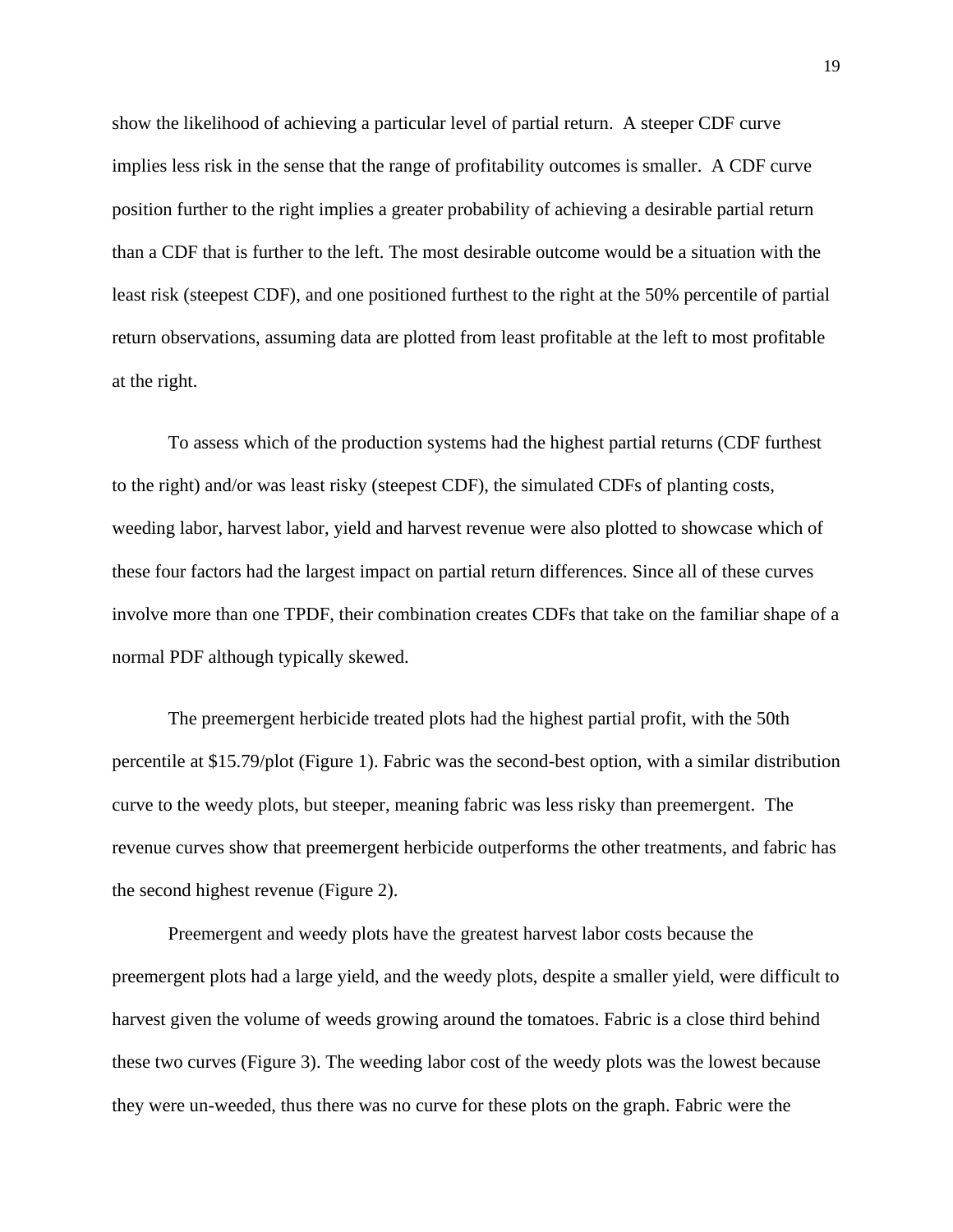second lowest, followed by preemergent and straw. The hand-weeded plots had the highest labor cost (Figure 4).

Fabric-treated plots had the greatest planting and material costs. The hand-weeded plots did not require material, thus their costs were lower. The hand-weeded, weedy, and preemergent herbicide treated plots all averaged around 50 cents for material and planting costs per plot (Figure 5). Preemergent herbicide treated plots had the greatest yield, followed by fabric treated plots. Weedy plots had the smallest yield (Figure 6).

To examine potential scenarios that could affect these results and potentially make organic methods more economically viable than preemergent herbicide use, a TPDF for an organic price premium was created to see how much of a premium fruit from fabric-treated plots, with the second highest partial profit, would need to be sold at to achieve the same partial profits as preemergent herbicide-treated plots on average. It was determined that fabric-treated tomatoes would need to be sold at a 40 cent/kg premium to compete, with profit curves overlapping around the  $57<sup>th</sup>$  percentile at \$17.67/plot (Figure 7). However, the preemergent herbicide treatment was less risky with a steeper curve, so even in this scenario it was still the more economically sound option of the two.

A second curve was created to display the revenue in this scenario. When a 40-cent organic premium/kg was added to fabric-treated plots, the revenue for preemergent herbicidetreated plots at the  $50<sup>th</sup>$  percentile was \$21.36/plot and the fabric-treated plots revenue was \$23.39/plot (Figure 8). At the overlapping point,  $57<sup>th</sup>$  percentile, the preemergent herbicidetreated plot revenue was \$23.20/plot and the fabric-treated revenue was \$25.57/plot.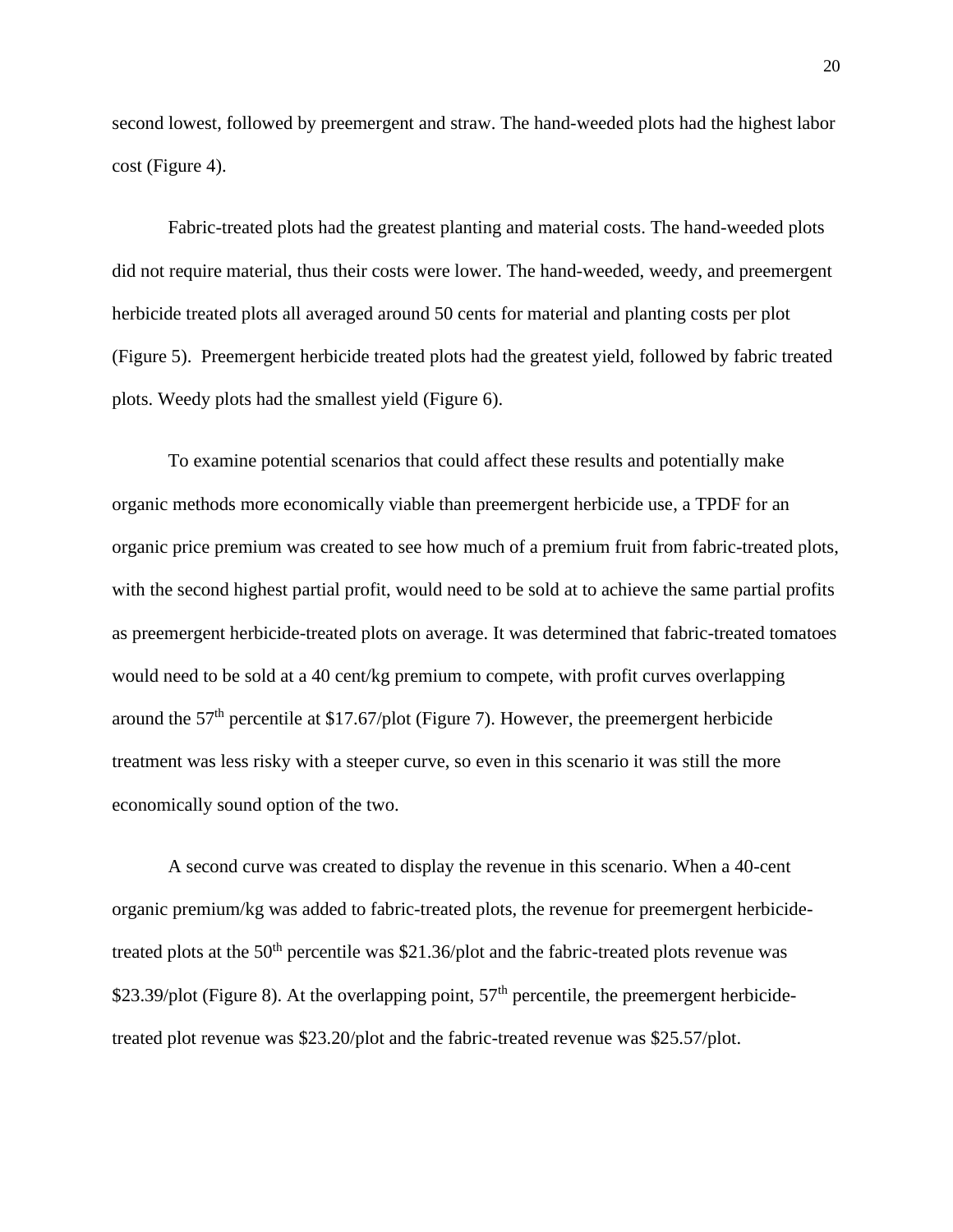There was an attempt to create curves to find a scenario in which the fabric-treated plots labor cost was low enough to compete with preemergent herbicide-treated plots partial profit, but it was not possible to create this curve, because there was no scenario where this was possible. Even if the fabric-treated plots had a \$0 labor cost the fabric-treated plots partial profit could not compete with the preemergent herbicide-treated plots.

There was also an attempt to create curves to determine how much preemergent herbicide material cost would have to increase for it to have less partial profit than the organic strategies. As it turns out, preemergent herbicide material and planting cost would have to increase 480-fold to be outperformed by landscape fabric.

Means separation analysis results for labor time at various stages of the project indicated that preemergent herbicide, straw much, and landscape fabric are statistically different in the preparation stage, while the rest of the treatments do not require preparation and thus have no values in that column. Landscape fabric is the only statistically different value in terms of planting time, while the other values are similar to each other. Fabric-treated plots took significantly less time than the other plots for weeding, given that few weeds could survive under the fabric. Hand-weeded plots required the most maintenance while weedy required the least. Weedy plots and 1-week hand-weeded plots had the lowest harvest total hours, which included values from all harvests. These were statistically different from the preemergent herbicidetreated plots, which had the highest harvest labor time totals. For the green harvest, where remaining green tomatoes were harvested prior to ripeness at the end of the trial, the 2-week hand-weeded and preemergent herbicide treated plots took the longest, and the weedy plots took the shortest number of hours. In total, the weedy plots took the shortest time to plant, maintain,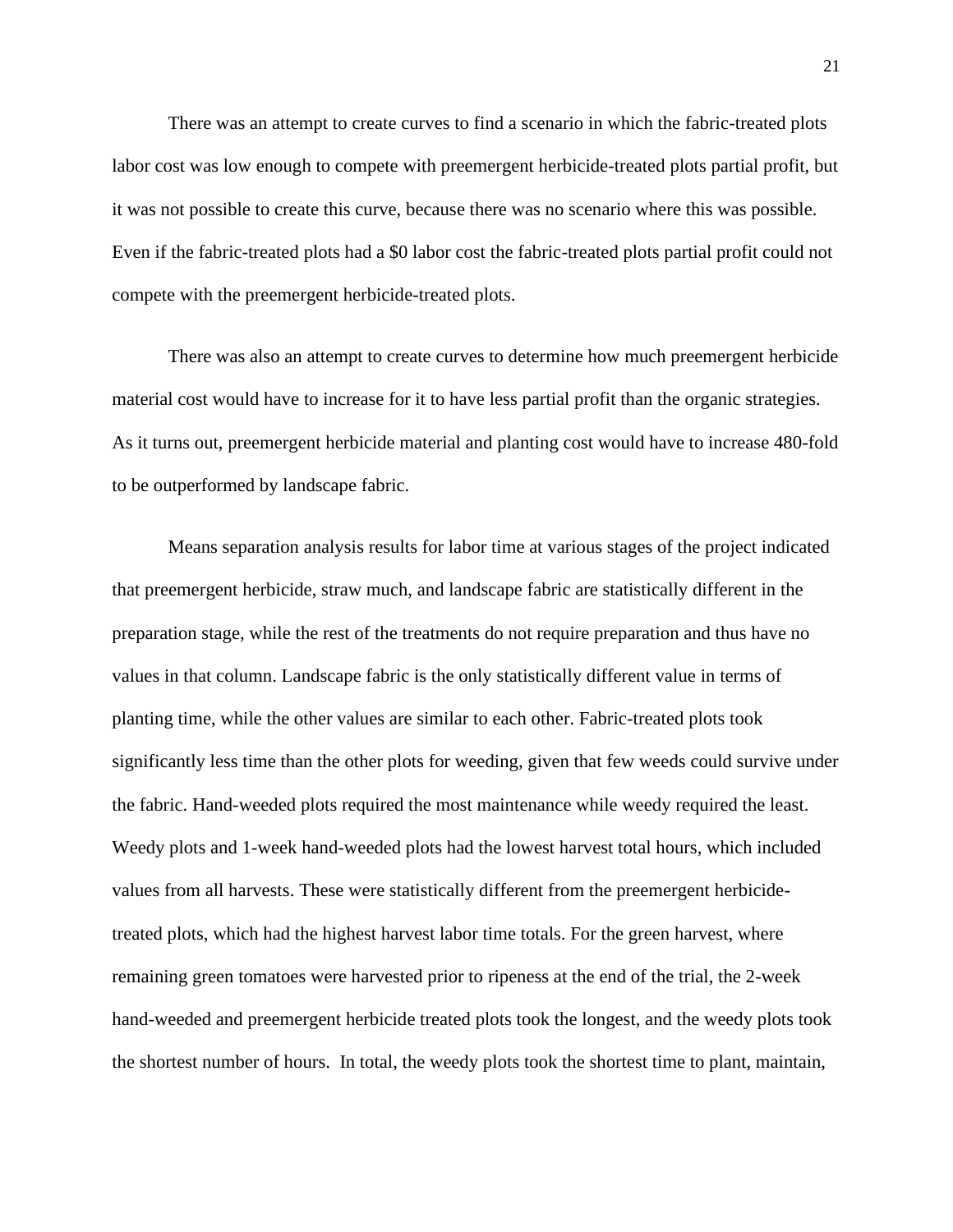weed, and harvest, and the hand-weeded plots took the longest. In the individual harvests, the times were statistically indistinguishable for all treatments (Table 2).

Marketable and cull yield were assessed through means separation analysis (Table 3). Cull yield, cull fruit size, and cull fruit count are statistically indistinguishable between treatments, as the P value is greater than 0.05. In categories of marketable yield and marketable fruit size, weedy control plot values were smaller, meaning they had less fruit.

Weed coverage percentage was assessed through visual ratings throughout the project, and means separation showed that beginning of season, plots had not yet been weeded, early emerging weeds were able to germinate. Interestingly, weedy plots had less weeds initially than other treatments (Table 4). As time progressed at different weekly intervals, it quicky became apparent that weedy plots had excessive weed coverage, with very little difference among the other weed treatments. Weed coverage never exceeded 15% of the plot, even in 2-week handweeded plots. Plots were generally similar in mean weed cover. Common weeds were carpetweed, thistle, morning glory, oxalis, clover, carpetweed, and various grasses (data not shown).

#### **Conclusions**

<span id="page-22-0"></span>The preemergent herbicide-treated plots had higher partial profitability than organic treatments in all scenarios explored here. The preemergent herbicide is relatively inexpensive and generates more revenue. Landscape fabric-treated plots were the second-most profitable overall and could compete with preemergent herbicide-treated plots when fruit was sold at a 40 cent/kg premium near the  $50<sup>th</sup>$  percentile, though the risk was still greater for fabric-treated plots. The topic of consumer horticulture and cost-benefit analysis is timely and relevant for Arkansas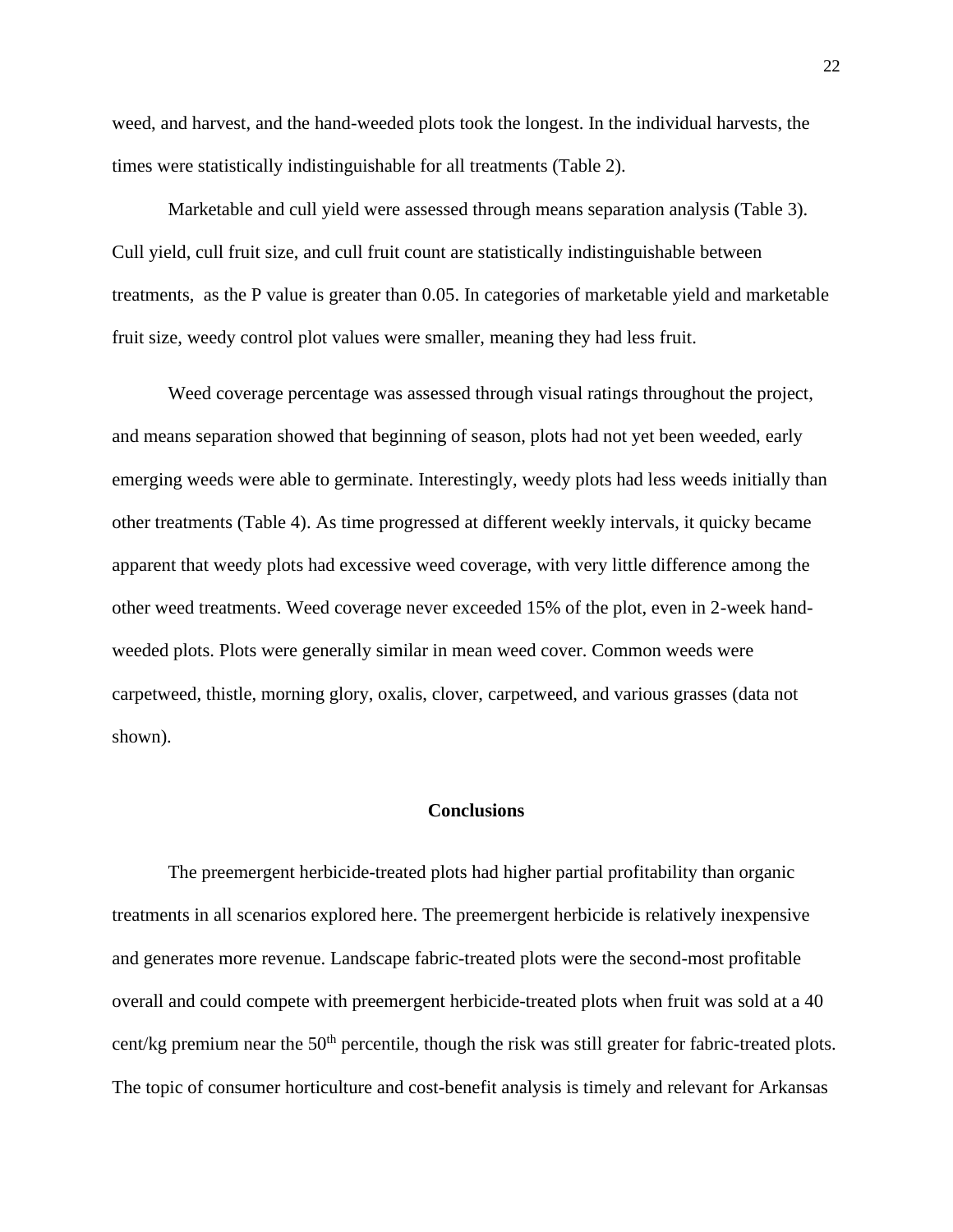growers, as they can use the results to determine which weed management practices are economically viable based on their budgets and needs. These results showcase some of the factors influencing the profitability of weed management strategies. However, despite the clear economic advantage of preemergent herbicide, economic considerations are not the only considerations of agricultural operations. A population of growers exists that choose organic strategies for production philosophy reasons. The information presented here, while not the only relevant consideration for growers, can be used by growers to inform them of the potential barriers and benefits to the weed management strategies explored in this project, so they can make informed decisions.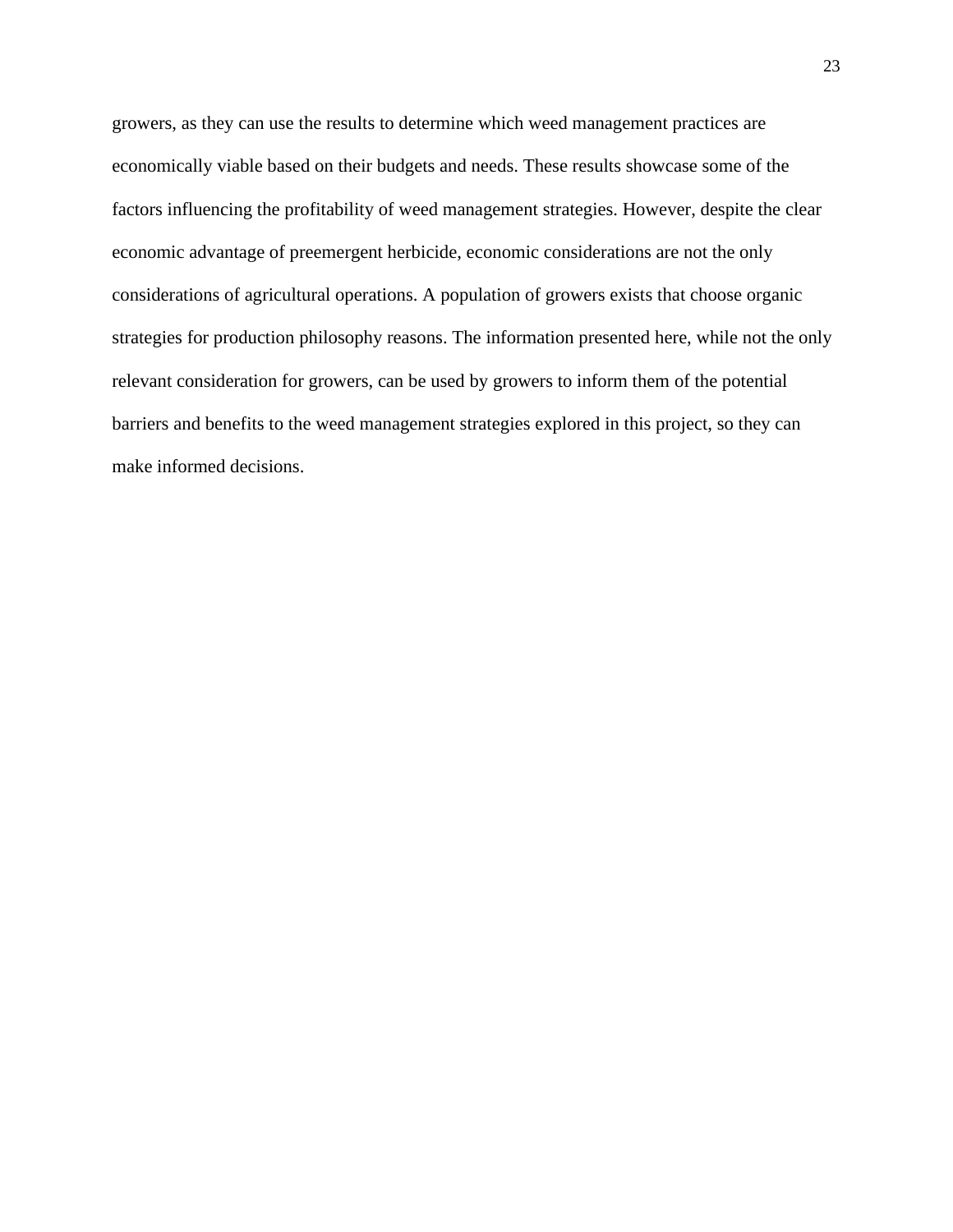### **Tables and Figures**

**Table 1.** Payoff Matrix of partial returns to tomato production across six different weed management strategies with controllable action choice identified using maximin, maximax, expected value and minimum average regret rules.

<span id="page-24-0"></span>

|                            | <b>Payoff Matrix</b> | Controllable Action Outcomes in \$/plot |                   |       |       |       |                 |       |        |       |       |        |       |
|----------------------------|----------------------|-----------------------------------------|-------------------|-------|-------|-------|-----------------|-------|--------|-------|-------|--------|-------|
| Weed Management Strategies |                      | Preemergent <sup>a</sup>                |                   | Weedy |       |       | 2 Week<br>Straw |       | 1 Week |       |       | Fabric |       |
|                            |                      |                                         | 0.00 <sup>c</sup> |       | 1.94  |       | 6.62            |       | 10.02  |       | 14.36 |        | 11.20 |
|                            | row 1                | $17.40^{b}$                             |                   | 15.46 |       | 10.78 |                 | 7.38  |        | 3.04  |       | 6.20   |       |
|                            |                      |                                         | 3.40              |       | 0.00  |       | 6.66            |       | 8.42   |       | 8.28  |        | 5.84  |
|                            | row 2                | 11.13                                   |                   | 14.52 |       | 7.86  |                 | 6.10  |        | 6.24  |       | 8.68   |       |
|                            |                      |                                         | 3.49              |       | 12.69 |       | 7.25            |       | 5.76   |       | 2.96  |        | 0.00  |
|                            | row 3                | 13.26                                   |                   | 4.05  |       | 9.49  |                 | 10.99 |        | 13.78 |       | 16.74  |       |
| <b>Uncontrollable</b>      |                      |                                         | 0.00              |       | 14.31 |       | 6.56            |       | 2.92   |       | 8.05  |        | 7.76  |
| <b>State of Nature</b>     | row 4                | 16.52                                   |                   | 2.21  |       | 9.96  |                 | 13.60 |        | 8.48  |       | 8.77   |       |
|                            | Maximin <sup>d</sup> | 11.13                                   |                   | 2.21  |       | 7.86  |                 | 6.10  |        | 3.04  |       | 6.20   |       |
|                            | Maximax              | 17.40                                   |                   | 15.46 |       | 10.78 |                 | 13.60 |        | 13.78 |       | 16.74  |       |
|                            | Exp. Value           | 14.58                                   |                   | 9.06  |       | 9.53  |                 | 9.52  |        | 7.88  |       | 10.10  |       |
|                            | Min. Avg.            |                                         |                   |       |       |       |                 |       |        |       |       |        |       |
|                            | Regret               | 1.72                                    |                   | 7.24  |       | 6.77  |                 | 6.78  |        | 8.41  |       | 6.20   |       |

Notes: a Preemergent = preemergent herbicide, Weedy = un-weeded control, 2wk = hand-weeded every 2 wk, 1 wk = weekly hand-weeded Straw = using straw mulch, Fabric = using landscape fabric. All strategies involved hand-weeding at a 2 wk interval except 1 wk and the weedy control.

b Observed average partial returns calculated as tomato yield in kg/plot x average tomato price in \$/kg - planting cost for labor and materials in \$/plot less the sum of weeding and harvesting time in sec./plot x wage rate in \$/sec.

<sup>c</sup> Dollar regret of choosing a controllable action that experienced less than the max. observed partial return for a particular state of nature.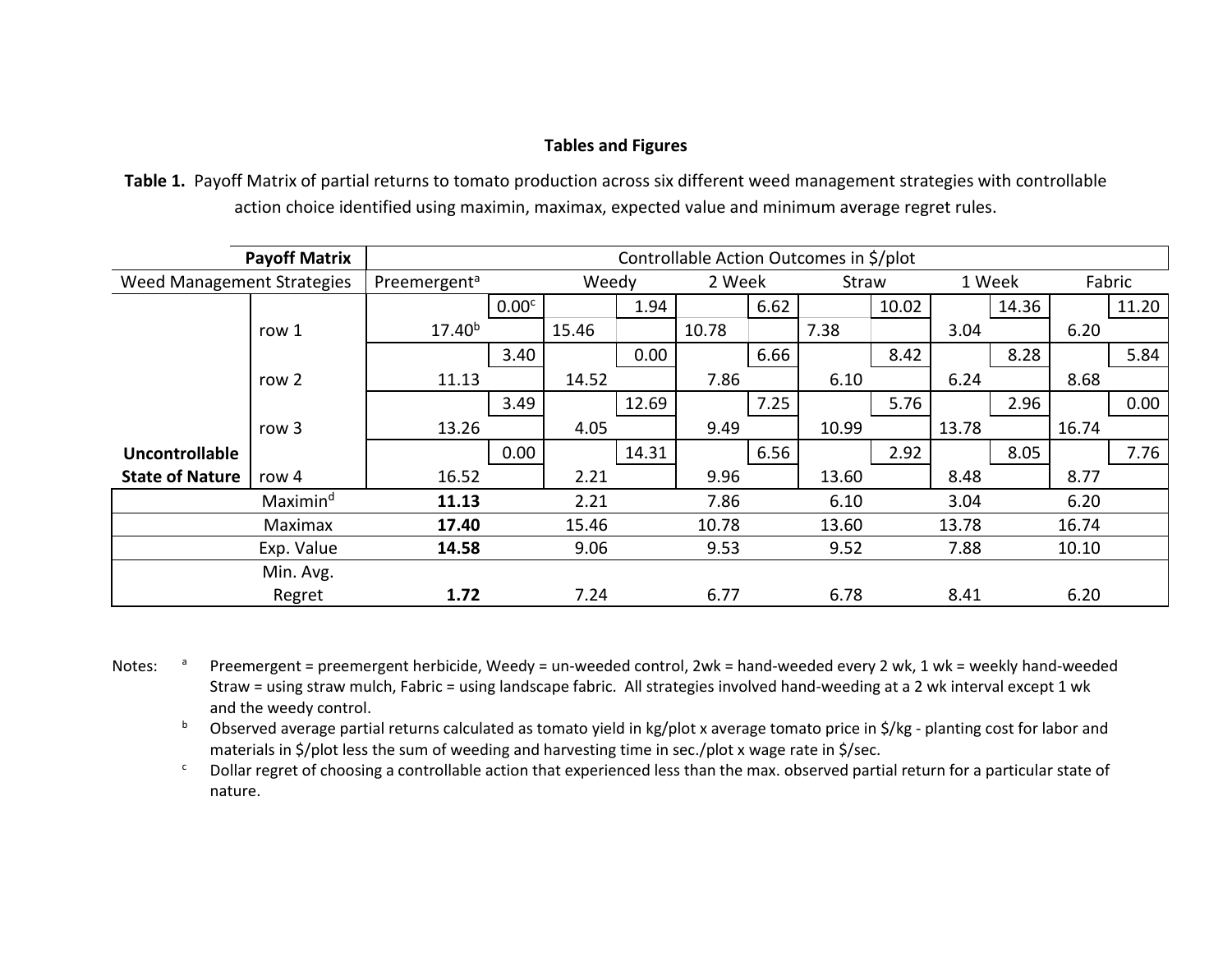$d$  Maximin = choosing the weed management strategy with the highest of worst outcomes. The worst outcome is shown for each strategy. Maximax = choosing the weed management strategy that had the highest partial return. The best outcome is shown for each strategy. Exp. Value = choosing the strategy with the highest average of uncertain outcomes. The average partial return is shown for each strategy. Min. Regret = choosing the strategy with the lowest average regret across uncertain outcomes. The average regret is shown for each strategy. The optimal strategy is identified for each decision rule in the bottom four rows in bold font.

| <b>Treatments</b> | Prep                     | Planting | Weeding                  | Maintenance | Harvest Totals | Green  | Total   | Harvest 1 | Harvest 2 | Harvest 3 | Harvest 4 |
|-------------------|--------------------------|----------|--------------------------|-------------|----------------|--------|---------|-----------|-----------|-----------|-----------|
|                   |                          |          |                          |             | hr ha $^{-1}$  |        |         |           |           |           |           |
| 1 wk Hand         | $\overline{\phantom{a}}$ | 32.42 b  | 810.28a                  | 890.39 a    | 258.89 b       | 116ab  | 1149 a  | 25.8      | 38.00     | 50.83     | 27.4      |
| 2 wk Hand         | $\overline{\phantom{0}}$ | 29.09 b  | 764.07 ab                | 835.96 a    | 309.20 ab      | 149 a  | 1145 a  | 31.14     | 45.22     | 51.08     | 32.27     |
| Preemergent       | 1.73c                    | 31.61 b  | 502.44 ab                | 582.28 ab   | 362.16a        | 151a   | 944 ab  | 31.41     | 63.16     | 80.24     | 35.51     |
| Straw             | 36.74 b                  | 27.53 b  | 451.73 b                 | 556.51 ab   | 280.07 ab      | 118ab  | 836 ab  | 26.04     | 52.71     | 57.67     | 24.66     |
| Fabric            | 130.69 a                 | 58.99 a  | 62.67 c                  | 339.10 bc   | 317.18 ab      | 135ab  | 656 bc  | 36.13     | 57.06     | 63.90     | 25.03     |
| Weedy             |                          | 31.61 b  | $\overline{\phantom{a}}$ | 78.11 c     | 260.13 b       | 85 b   | 338 c   | 36.87     | 38.13     | 68.77     | 30.64     |
| P-value           | < .0001                  | 0.0089   | 0.0002                   | < .0001     | 0.0331         | 0.0117 | < .0001 | 0.2938    | 0.1100    | 0.5040    | 0.5528    |

**Table 2.** Means Separation Analysis for Time for Weed Management Strategy Implementation.

Notes: Areas marked with a "-" have no data for the means separation analysis because no time was expended for labor. These cells indicate a labor time of 0 hours per hectare. 1 wk Hand refers to weekly hand-weeded treatments. 2 wk Hand refers to bi-weekly hand-weeded treatments. Prep refers to preparation. Green refers to green harvest, wherein remaining unripe green tomatoes were harvested at the conclusion of the trial.

**Table 3.** Means Separation Analysis of Yield Values.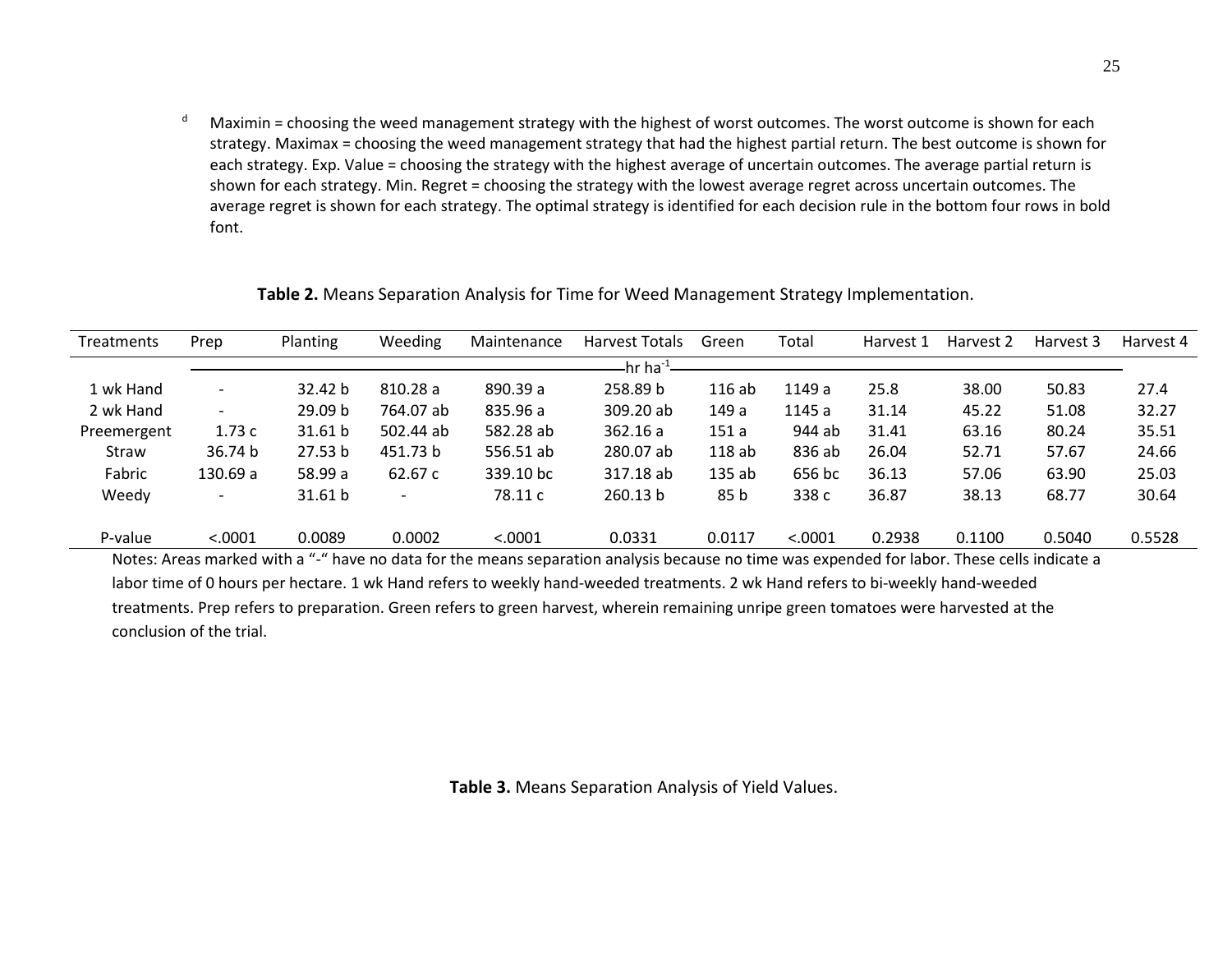| <b>Treatments</b> | Marketable Fruit Count | <b>Cull Fruit Count</b> | Marketable Yield     | Cull Yield | Marketable Fruit Size    | Cull Fruit Size |
|-------------------|------------------------|-------------------------|----------------------|------------|--------------------------|-----------------|
|                   | fruit ha $^{-1}$       |                         | -kg ha <sup>-1</sup> |            | $kg$ fruit <sup>-1</sup> |                 |
| 1 wk Hand         | 320,675 ab             | 21,080                  | 65,168 ab            | 3,444      | 0.22ab                   | 0.22            |
| 2 wk Hand         | 389,294 a              | 15,248                  | 79,701 a             | 2,626      | 0.24ab                   | 0.24            |
| Preemergent       | 380,324 a              | 19,733                  | 75,859 a             | 3,220      | 0.32a                    | 0.23            |
| Straw             | 347,135 a              | 14,801                  | 71,027 a             | 1,981      | $0.23$ ab                | 0.21            |
| Fabric            | 357,002 a              | 25,115                  | 70,034 a             | 3,409      | $0.21$ ab                | 0.20            |
| Weedy             | 178.501 b              | 12,110                  | 36,568 b             | 1,542      | 0.20 <sub>b</sub>        | 0.21            |
| P-value           | 0.0059                 | 0.4881                  | 0.0096               | 0.4339     | 0.0371                   | 0.0858          |

Notes: 1 wk Hand refers to weekly hand-weeded treatments. 2 wk Hand refers to bi-weekly hand-weeded treatments.

| <b>Treatments</b> | Aug 11            | Aug 18            | <b>Aug 25</b> | Sept 01           | Sept 08           | Sept 15            | Sept 22            | Sept 29            | Oct 06            |
|-------------------|-------------------|-------------------|---------------|-------------------|-------------------|--------------------|--------------------|--------------------|-------------------|
|                   |                   |                   |               | 0/2               |                   |                    |                    |                    |                   |
| 1 wk Hand         | 3.25ab            | 3.75 <sub>b</sub> | $2.75$ bc     | 3.50 <sub>b</sub> | 4.50 b            | $2.25$ bc          | 3.00 <sub>bc</sub> | 2.5 <sub>b</sub> c | $2.5$ cd          |
| 2 wk Hand         | 25.25a            | 4.00 <sub>b</sub> | 14.50 b       | 5.75 <sub>b</sub> | 9.50 <sub>b</sub> | 3.00 <sub>bc</sub> | 6.25 <sub>b</sub>  | 4 b                | 6.5 <sub>b</sub>  |
| Preemergent       | 7.00 ab           | 2.50 <sub>b</sub> | 8.25 bc       | 6.00 <sub>b</sub> | 5.00 <sub>b</sub> | 2.50 <sub>bc</sub> | 3.75 bc            | 2 bc               | 4.7 <sub>bc</sub> |
| Straw             | 20.00ab           | 2.50 <sub>b</sub> | $2.75$ bc     | 4.25 <sub>b</sub> | 8.25 <sub>b</sub> | 3.50 <sub>b</sub>  | 5.25 <sub>b</sub>  | 2 bc               | 3.0 bcd           |
| Fabric            | 1.00 <sub>b</sub> | 0.00 <sub>b</sub> | 0.75c         | 0.50 <sub>b</sub> | 0.25 <sub>b</sub> | 0.00c              | 0.50c              | 0.5c               | 1.0 <sub>d</sub>  |
| Weedy             | 11.75 ab          | 31.25a            | 88.25 a       | 91.25a            | 92.50a            | 93.75 a            | 95.00a             | 95 a               | 95a               |
|                   |                   |                   |               |                   |                   |                    |                    |                    |                   |
| P-value           | 0.0234            | 0.0024            | < .0001       | < .0001           | < .0001           | < .0001            | < .0001            | < .0001            | < .0001           |

**Table 4.** Means Separation Analysis on Weed Coverage in Percent.

Notes: 1 wk Hand refers to weekly hand-weeded treatments. 2 wk Hand refers to bi-weekly hand-weeded treatments.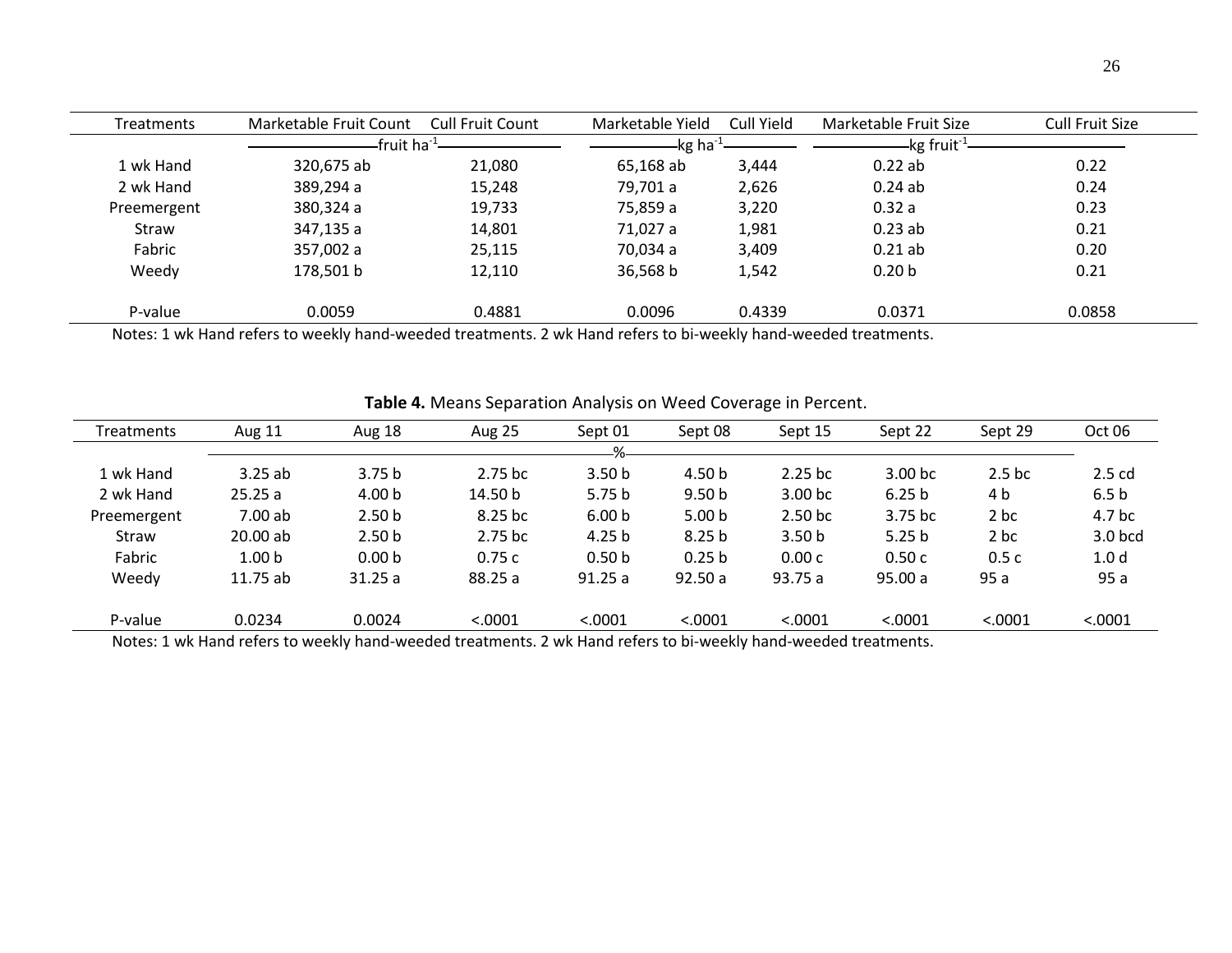

**Figure 1.** Partial Profitability per Plot by Weed Control Method.

Notes: Partial profit was yield \* price – labor cost – materials costs. Yield, market price, wage rate, time estimated to perform planting, weeding and harvest were all based on fitted triangular probability density function with simulated partial returns as results of 10,000 randomly selected observations from each of the probability density functions put into the program.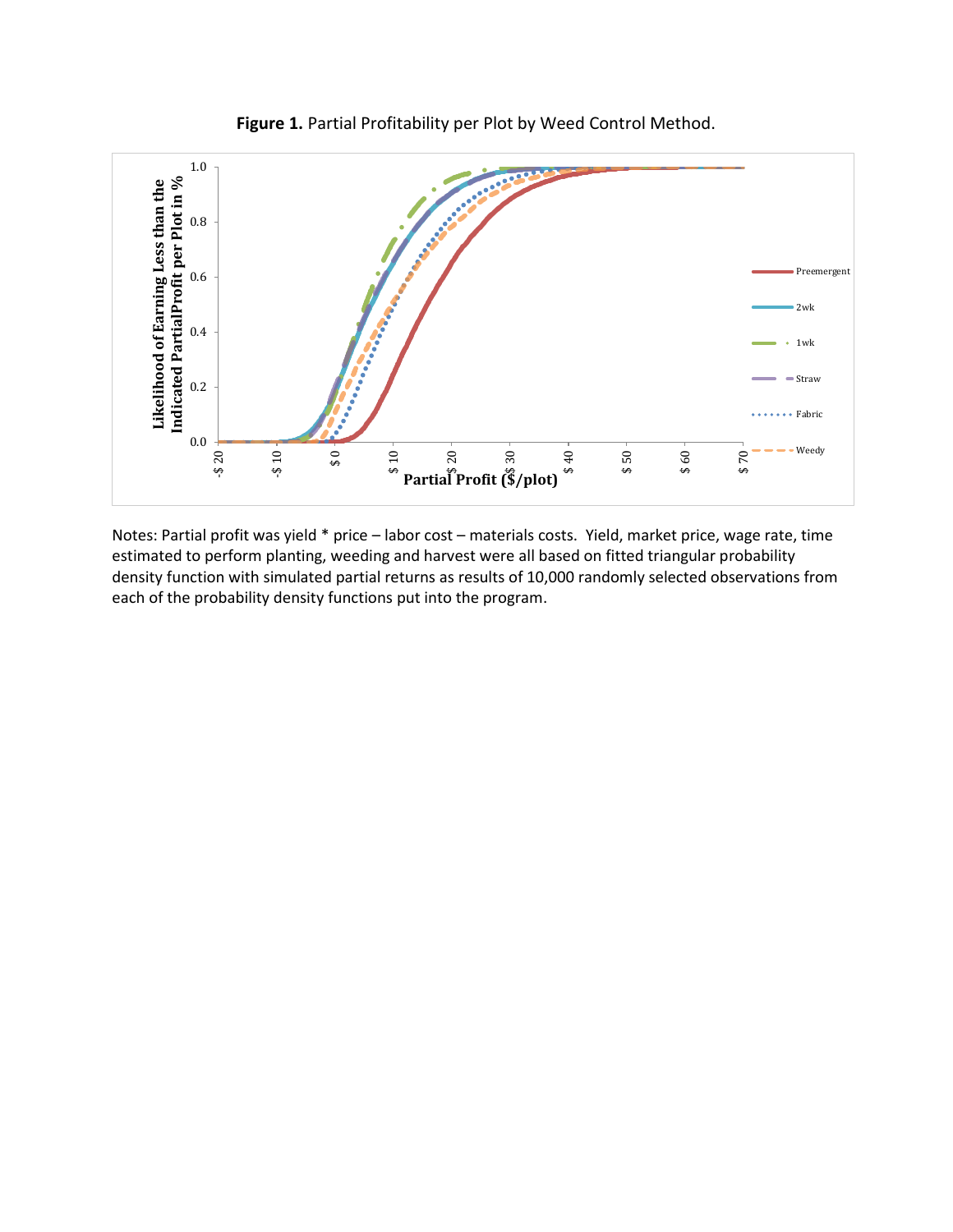

**Figure 2**. Revenue per Plot by Weed Control Method

Notes: Y=Yield. Revenue was calculated by multiplying the yield distribution in (kg/plot) by the market price distribution.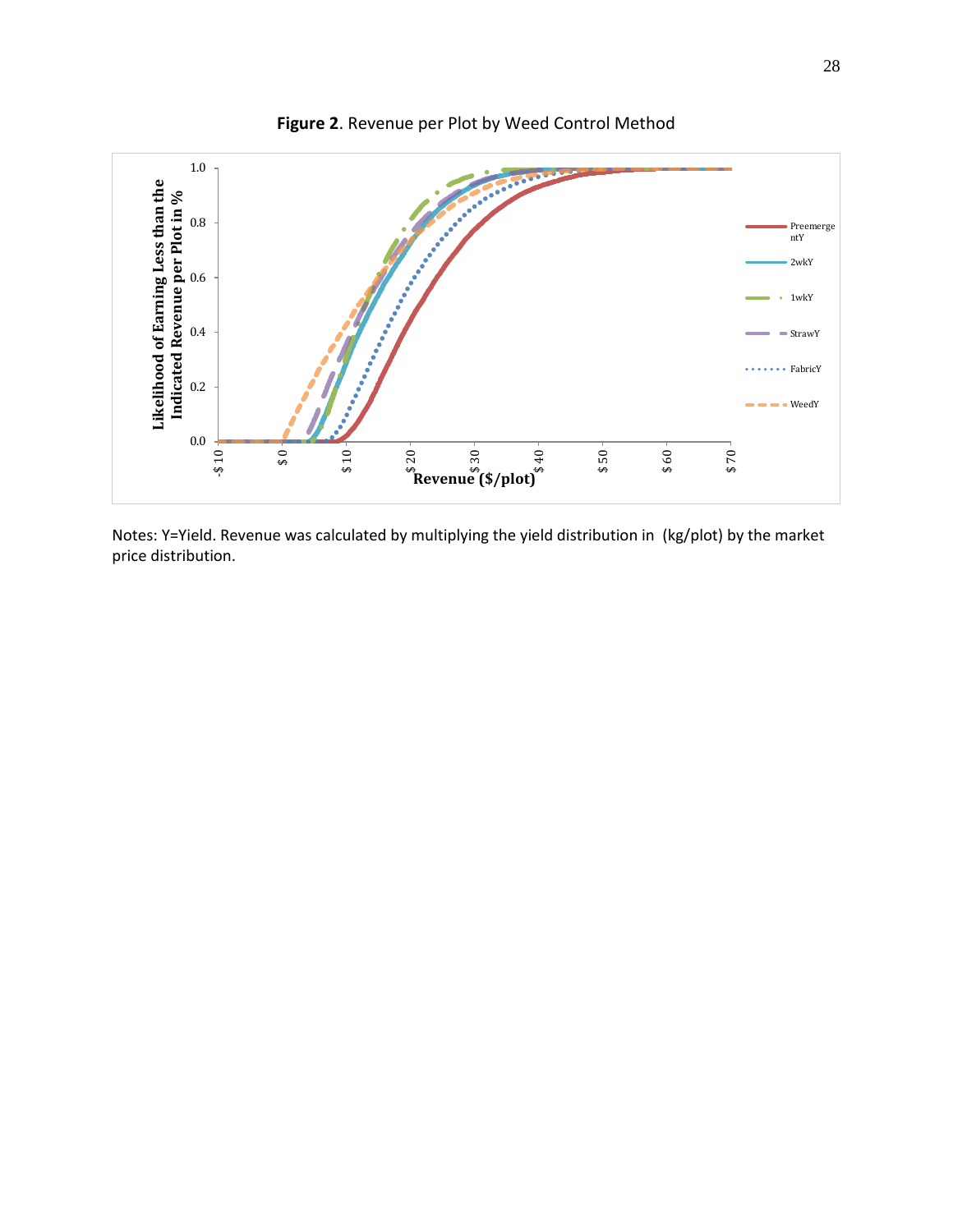

**Figure 3.** Harvest Labor per Plot by Weed Control Method.

Notes: HT=Harvest time. Harvest labor was calculated by multiplying the time distribution estimated from cumulative time it took to harvest fruit over the 4 timed harvests by the distribution of wage rates shown in Appendix Table 1.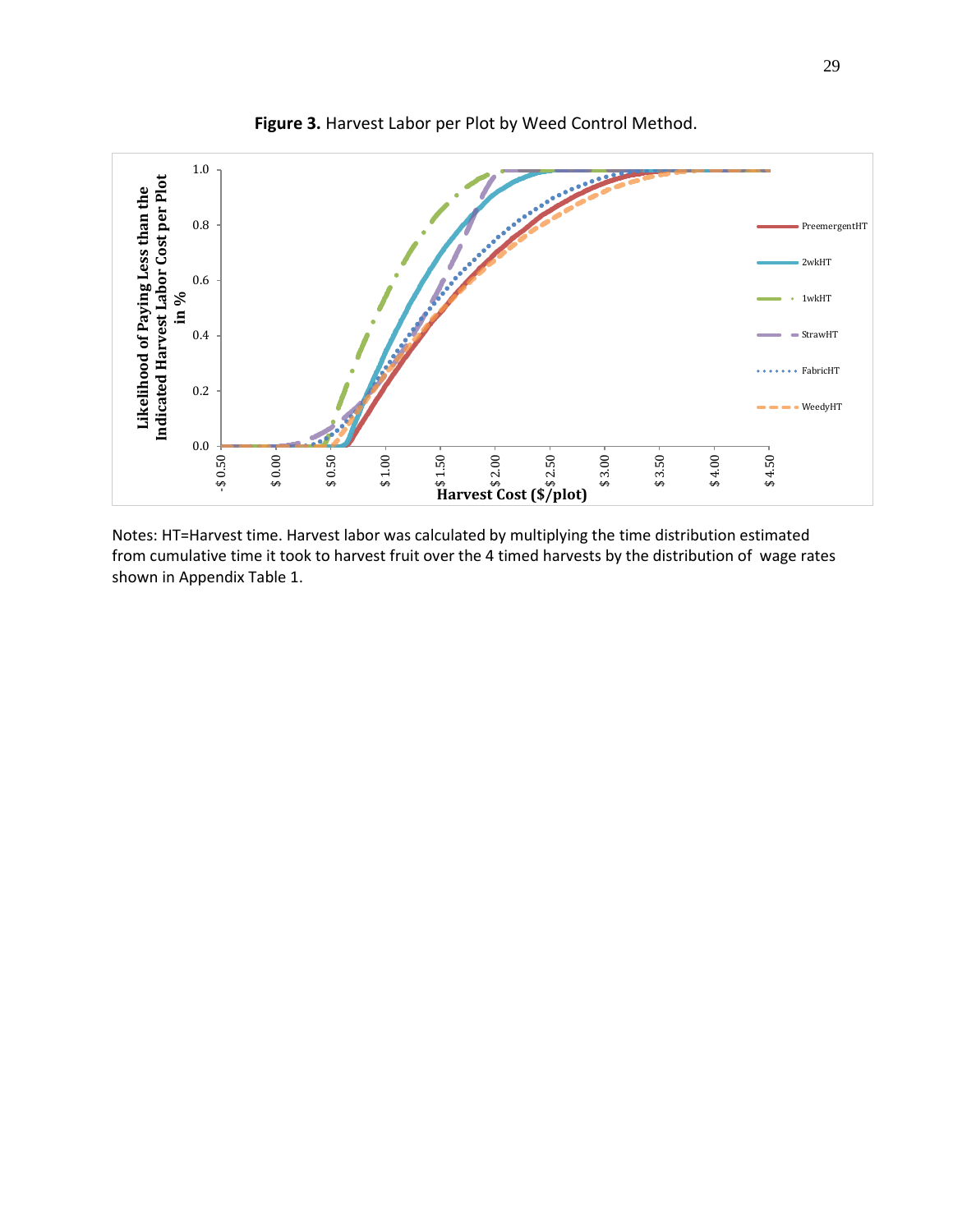

**Figure 4.** Weeding Labor Cost per Plot by Weed Control Method.

Notes: WT= Weeding Time. Weeding labor cost was calculated by multiplying the weeding cost distribution estimated from cumulative cost it took to weed plots over the weeks in the high tunnel by the distribution of wage rates shown in Appendix Table 1.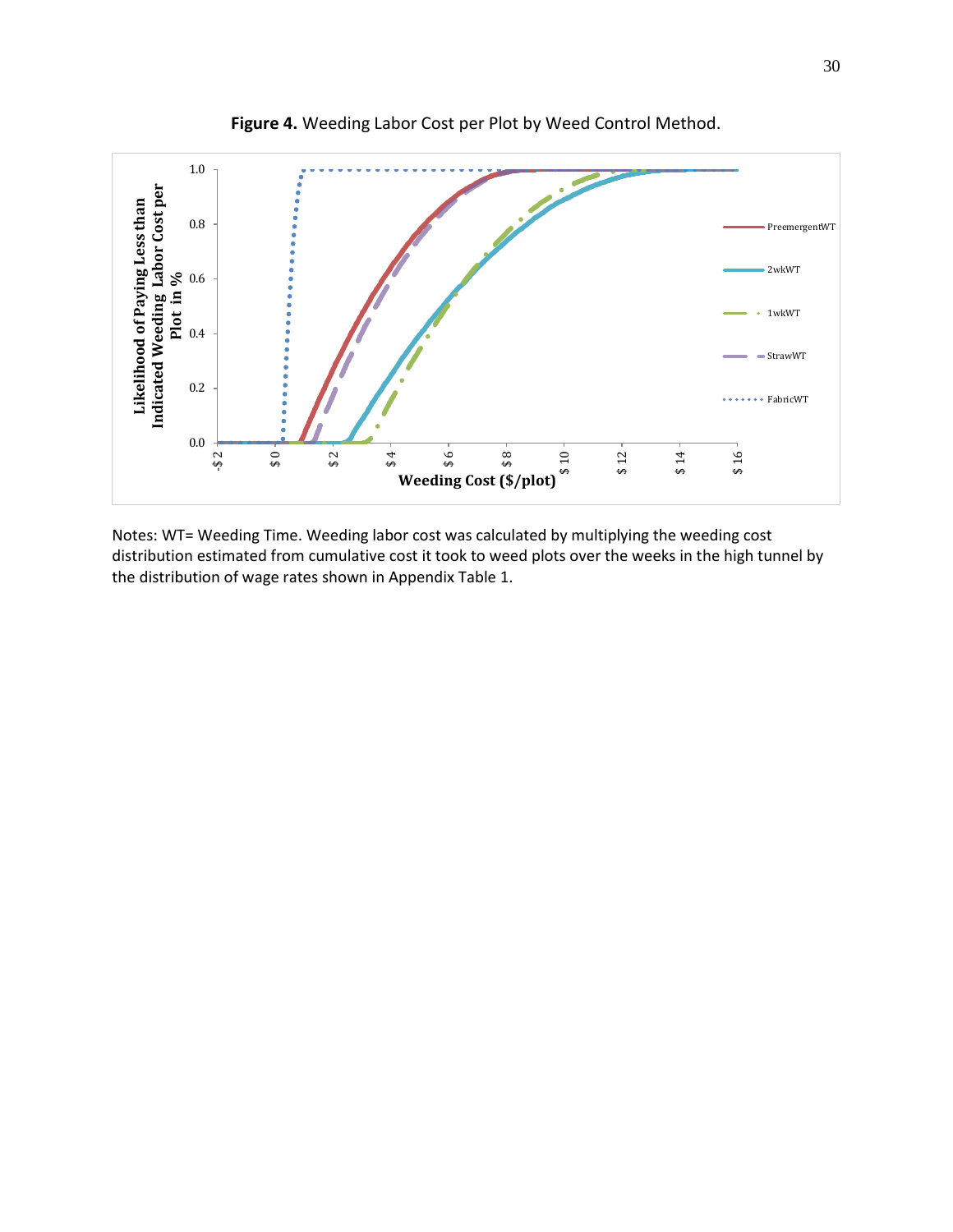

**Figure 5**. Planting and Material Cost per Plot by Weed Control Method.

Notes: PC=Planting cost. Planting cost was calculated from the time it took to plant multiplied by labor cost. Material cost was calculated from the price of implementation of treatments. Dual Magnum preemergent herbicide was bought in a 9.45 Liter jug at \$26.83 per liter and costing \$44.82 per hectare, applied to 2.78 m<sup>2</sup> plots at 1.68 kg/hectare. Straw mulch was bought in bales weighing 18.14 kgs and was applied at approximately 4 kgs per plot, costing \$6.25/plot. Landscape fabric was \$89.99 for a 1.22 m by 9.44 m roll applied to a 2.78  $m^2$  plot at \$2.25 per plot. Staples were included in the landscape fabric curve total, at \$44.98 for 500 staples, and approximately 30 staples used per plot, coming out to \$2.69 per plot. This brought the landscape fabric material cost total to \$4.94 per plot.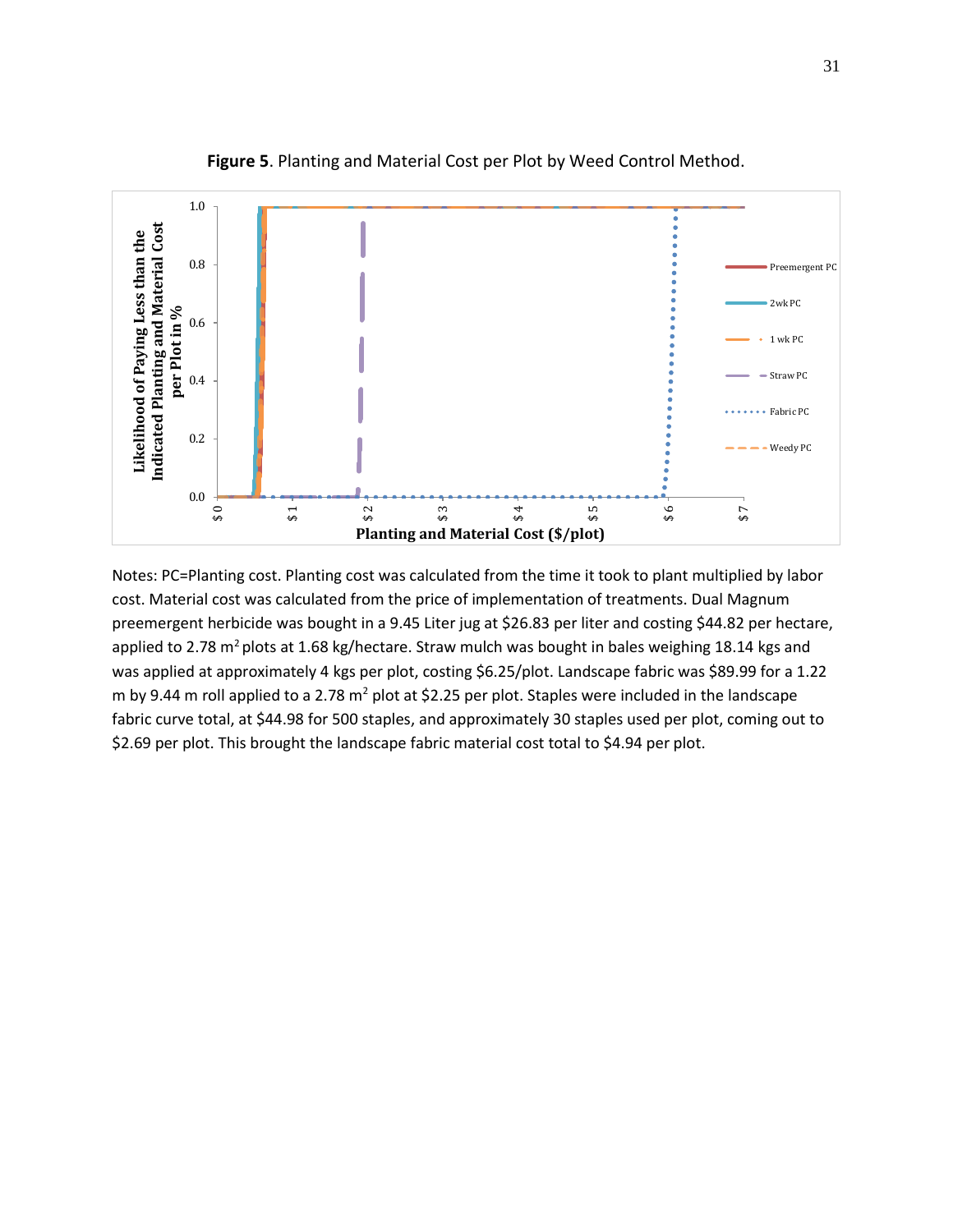

Notes: Y=Yield. Yield was calculated by cumulative marketable fruit weight in kg per plot from 4 harvests. Cull tomatoes were not included in the yield distribution, because they were unmarketable.

**Figure 6.** Yield per Plot by Weed Control Method.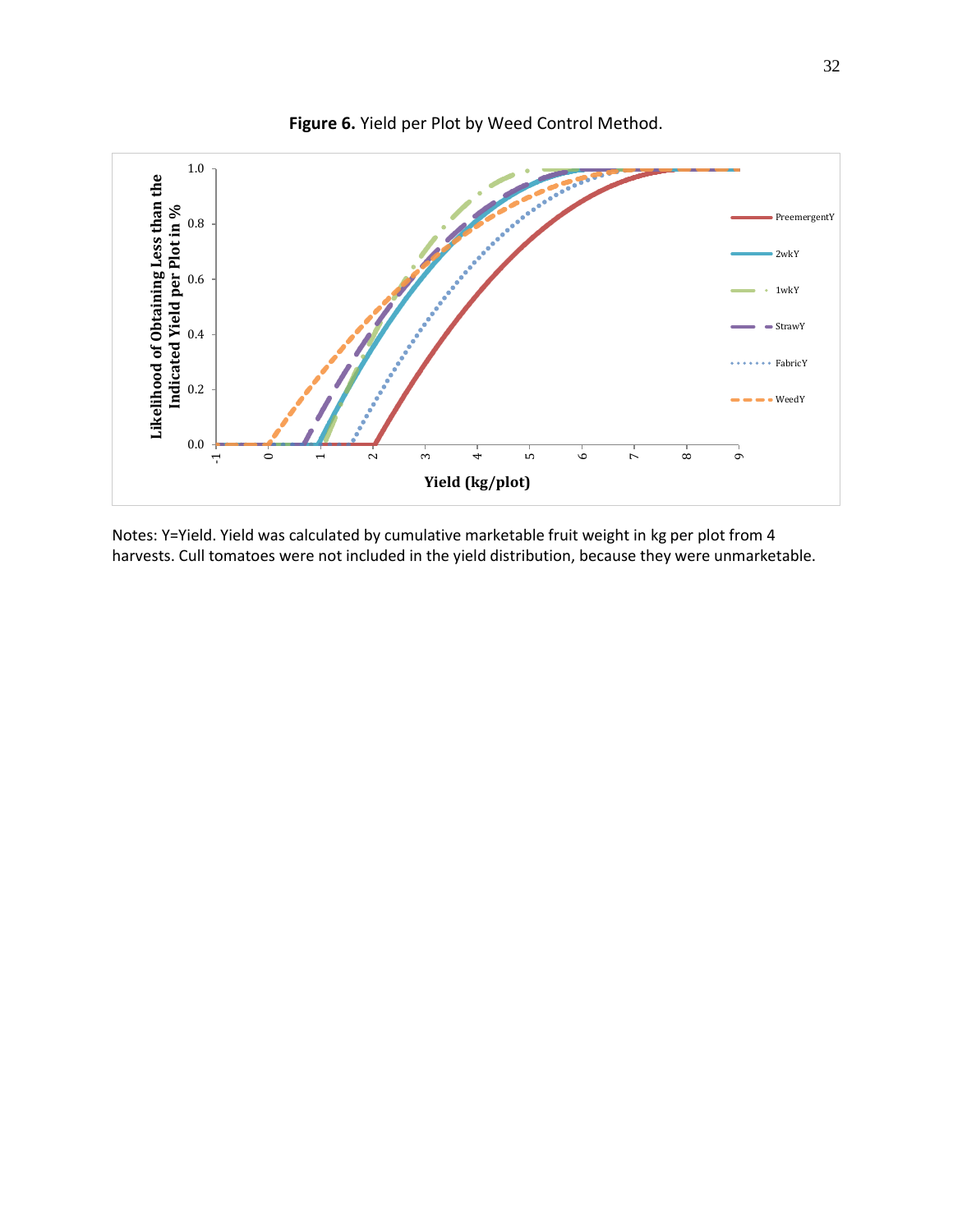

**Figure 7**. Modified Profit with 40 cent/kg Organic Premium by Weed Control Method

Notes: The 40 cent/kg premium came from the amount the revenue for fabric treated tomatoes had to increase to match the partial profit of preemergent herbicide near the 50<sup>th</sup> percentile.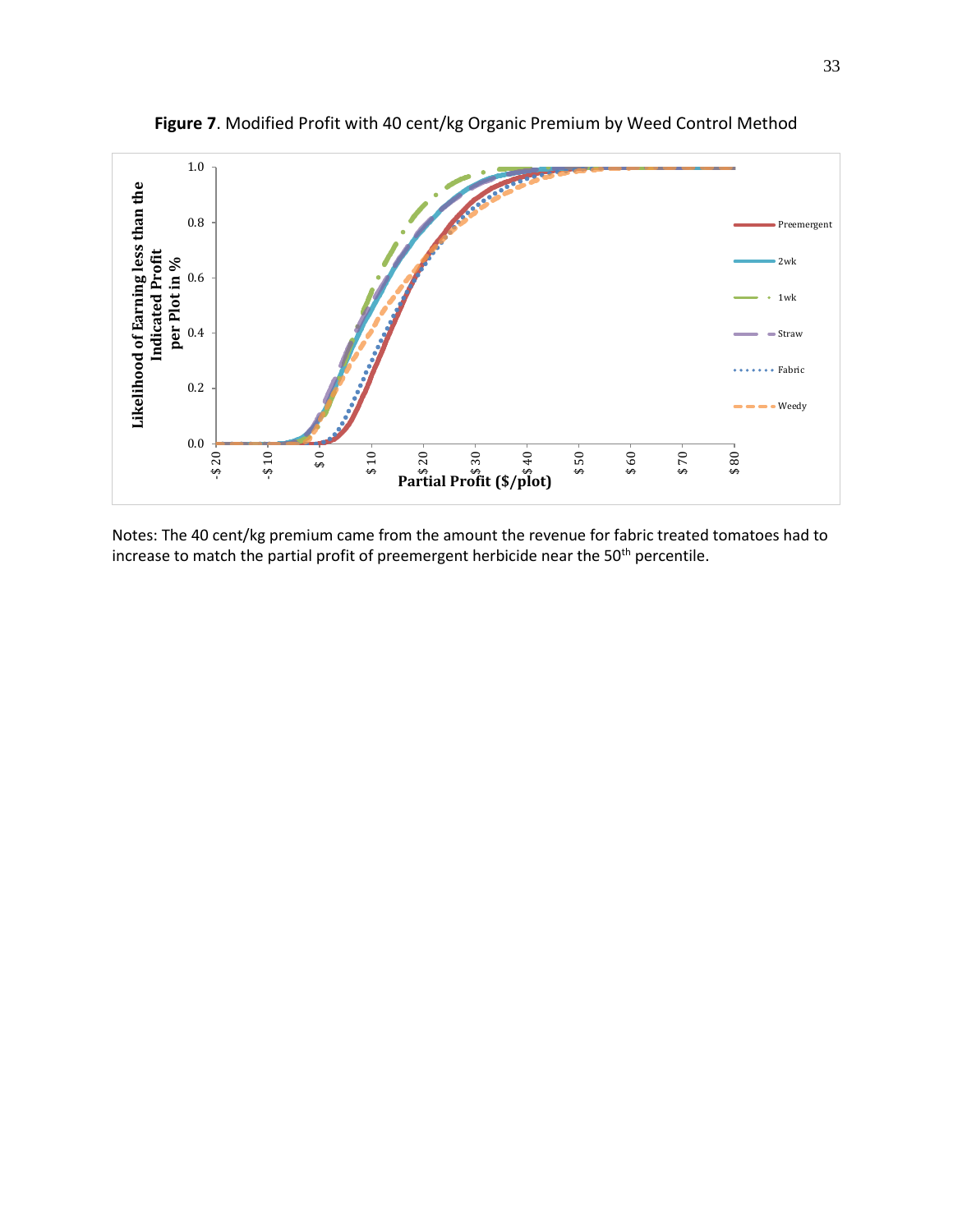



Notes: Y=Yield. This figure represents the amount that revenue of the organic plots would increase if tomatoes were sold at a 40 cent/kg premium.

#### **Appendix**

<span id="page-34-0"></span>**Appendix Table 1.** Parameter estimates and descriptive statistics for probability density functions for planting material and labor cost, weeding and harvest labor per season, tomato yield, hourly wage rate, tomato market price and organic premium across different weed control methods as sampled from triangular probability density functions fitted from experimental data using Monte Carlo simulation with 10,000 iterations with @Risk software.

|                             |        |        |        |        | Percentiles |
|-----------------------------|--------|--------|--------|--------|-------------|
| Name <sup>a</sup>           | Min.   | Mean   | Max.   | 5%     | 95%         |
| Planting Material & Labor   |        |        |        |        |             |
| $(\frac{\xi}{\text{plot}})$ |        |        |        |        |             |
| <b>Weedy Control</b>        | \$0.52 | \$0.58 | \$0.62 | \$0.54 | \$0.61      |
| Preemergent                 | \$0.53 | \$0.60 | \$0.63 | \$0.55 | \$0.63      |
| 2 wk                        | \$0.48 | \$0.54 | \$0.57 | \$0.50 | \$0.56      |
| 1 wk                        | \$0.53 | \$0.60 | \$0.63 | \$0.55 | \$0.63      |
| Fabric                      | \$5.92 | \$6.04 | \$6.10 | \$5.96 | \$6.09      |
| Straw                       | \$1.86 | \$1.91 | \$1.94 | \$1.88 | \$1.94      |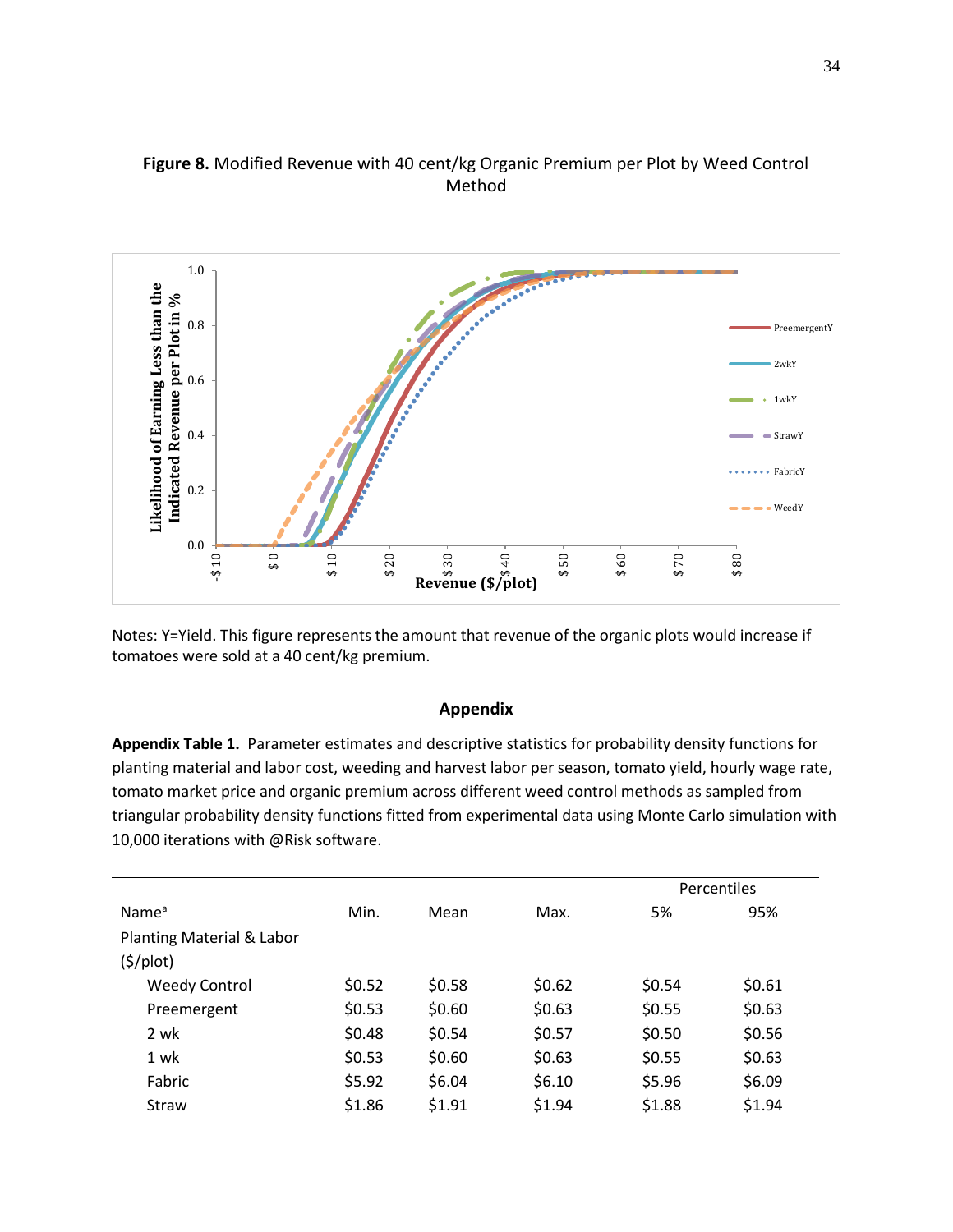| Weeding Labor (sec./plot) |       |       |       |       |       |
|---------------------------|-------|-------|-------|-------|-------|
| Preemergent               | 47    | 186   | 463   | 58    | 371   |
| 2 wk                      | 135   | 336   | 731   | 150   | 602   |
| 1 wk                      | 176   | 339   | 661   | 188   | 555   |
| Fabric                    | 14    | 27    | 54    | 15    | 45    |
| Straw                     | 71    | 203   | 465   | 81    | 379   |
| Harvest Labor (sec./plot) |       |       |       |       |       |
| <b>Weedy Control</b>      | 35    | 112   | 264   | 41    | 214   |
| Preemergent               | 44    | 111   | 244   | 49    | 200   |
| 2 wk                      | 43    | 86    | 171   | 46    | 143   |
| 1 wk                      | 30    | 68    | 144   | 33    | 119   |
| Fabric                    | 14    | 102   | 231   | 36    | 189   |
| Straw                     | 0     | 88    | 133   | 29    | 130   |
| Yield (kg./plot)          |       |       |       |       |       |
| <b>Weedy Control</b>      | 0.00  | 2.44  | 7.29  | 0.19  | 5.68  |
| Preemergent               | 2.04  | 4.04  | 8.05  | 2.19  | 6.71  |
| 2 wk                      | 0.95  | 2.73  | 6.29  | 1.09  | 5.10  |
| 1 wk                      | 1.07  | 2.48  | 5.29  | 1.17  | 4.36  |
| Fabric                    | 1.58  | 3.47  | 7.22  | 1.72  | 5.98  |
| Straw                     | 0.68  | 2.54  | 6.21  | 0.82  | 5.01  |
| Wage Rate (\$/hr)         | 11.92 | 13.40 | 14.15 | 12.41 | 14.10 |
| <b>Market Price</b>       | 0.92  | 1.44  | 2.25  | 1.04  | 1.99  |
| Organic Premium           | 0.003 | 0.40  | 0.81  | 0.12  | 0.68  |

Notes: a Planting material and labor charges became stochastic by multiplying the average observed time required to prepare a plot across four replicates with the wage rate distribution and adding materials costs of \$0.01/plot for preemergent valued at \$26.83 per liter or \$18.14/acre, \$1.41/plot for straw at a straw bale price of \$6.25 per 18.14 kg/bale, 4.08 kg/plot and \$2.25/plot for fabric and \$2.70/plot for staples (\$89.99 per 1.2192 m x 91.44 roll of fabric and \$44.98 for 500 staples). Weeding labor was fitted using 20 observations across 5 bi-weekly weeding events across the four replicates (for hand weeded plots weeded weekly (1 wk), weekly observations were aggregated to bi-weekly totals prior to fitting the distribution) except for the weedy control. Harvest labor and yield were fitted using 4 weekly harvest events across 4 replicates or 16 observations per strategy in total. Market price minimum, mode and maximum were set to \$0.92/kg, \$1.44/kg, and \$2.25/kg. for fresh market tomatoes similar to values reported by USDA (add reference). The organic premium had a modal value of \$0.43/kg with a minimum of \$0.00/kg and a maximum twice the mode when solved for the breakeven premium needed to have partial returns equal between preemergent herbicide and fabric weed control management strategies.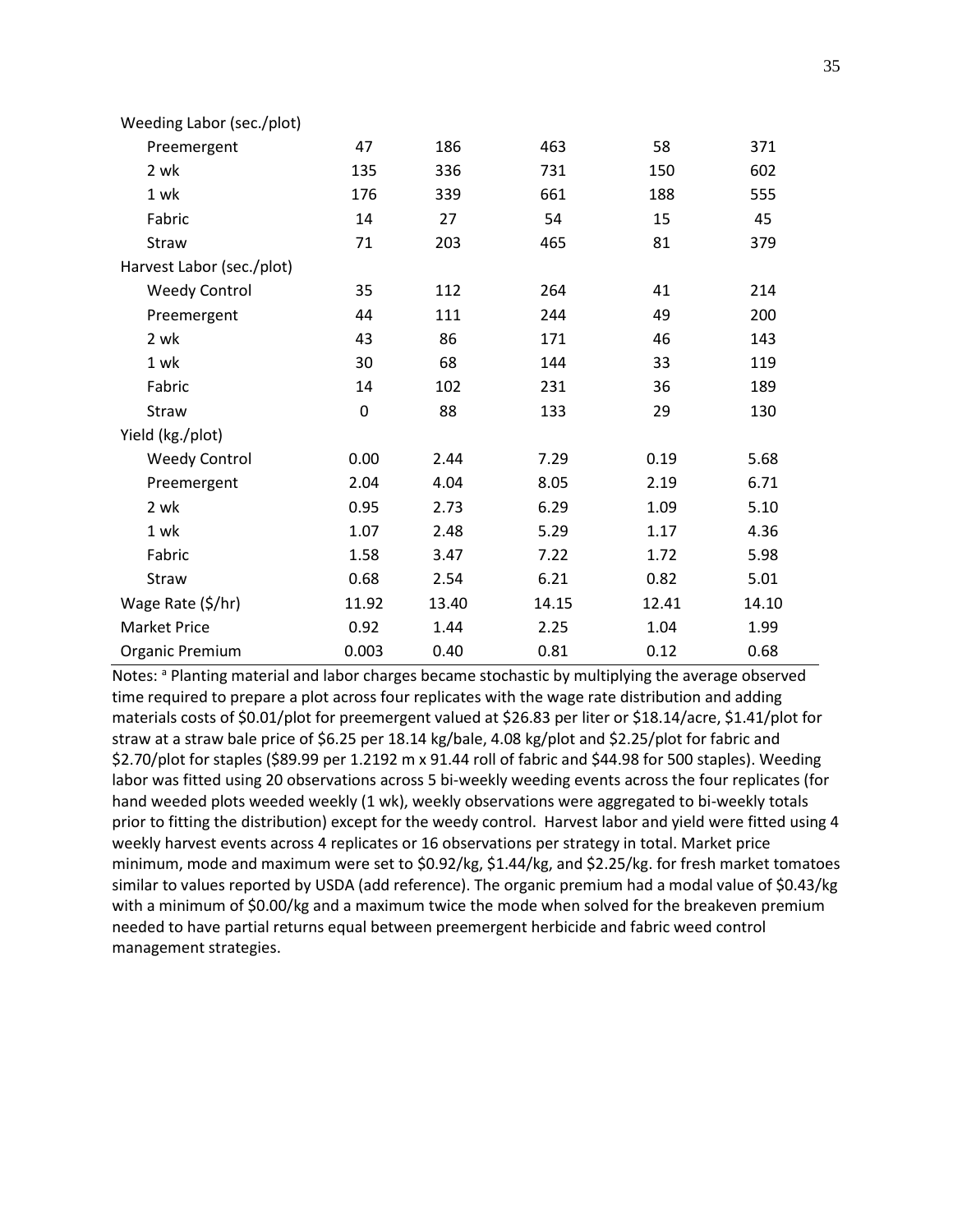#### **Acknowledgements**

<span id="page-36-0"></span>This project would not have been possible if not for the help of the Bumpers Honors College, which provided financial assistance in the form of an Honors College Research Grant. Thank you to everyone who made this project possible.

#### **Literature Cited**

- <span id="page-36-1"></span>Addelman, S. (1969). The generalized randomized block design. The American Statistician. 23(4), 35-36.
- Bakht, T., & I. A. Khan. (2014). Weed control in tomato (Lycopersicon esculentum Mill.) through mulching and herbicides. Pak. J. Bot. 46(1), 289-292.
- Bond, W., & A. C. Grundy. (2001). Non-chemical weed management in organic farming systems. Weed research. 41(5), 383-405.
- Brown, B., A. K. Hoshide, & E. R. Gallandt. (2019). An economic comparison of weed management systems used in small-scale organic vegetable production. Organic Agriculture. 9(1), 53-63.
- Biswas, S. K., A. R. Akanda, M. S. Rahman, & M. A. Hossain. (2015). Effect of drip irrigation and mulching on yield, water-use efficiency and economics of tomato. Plant, Soil and Environment. 61(3), 97-102.
- Casella, G. (2010). Statistical Design. London, Springer.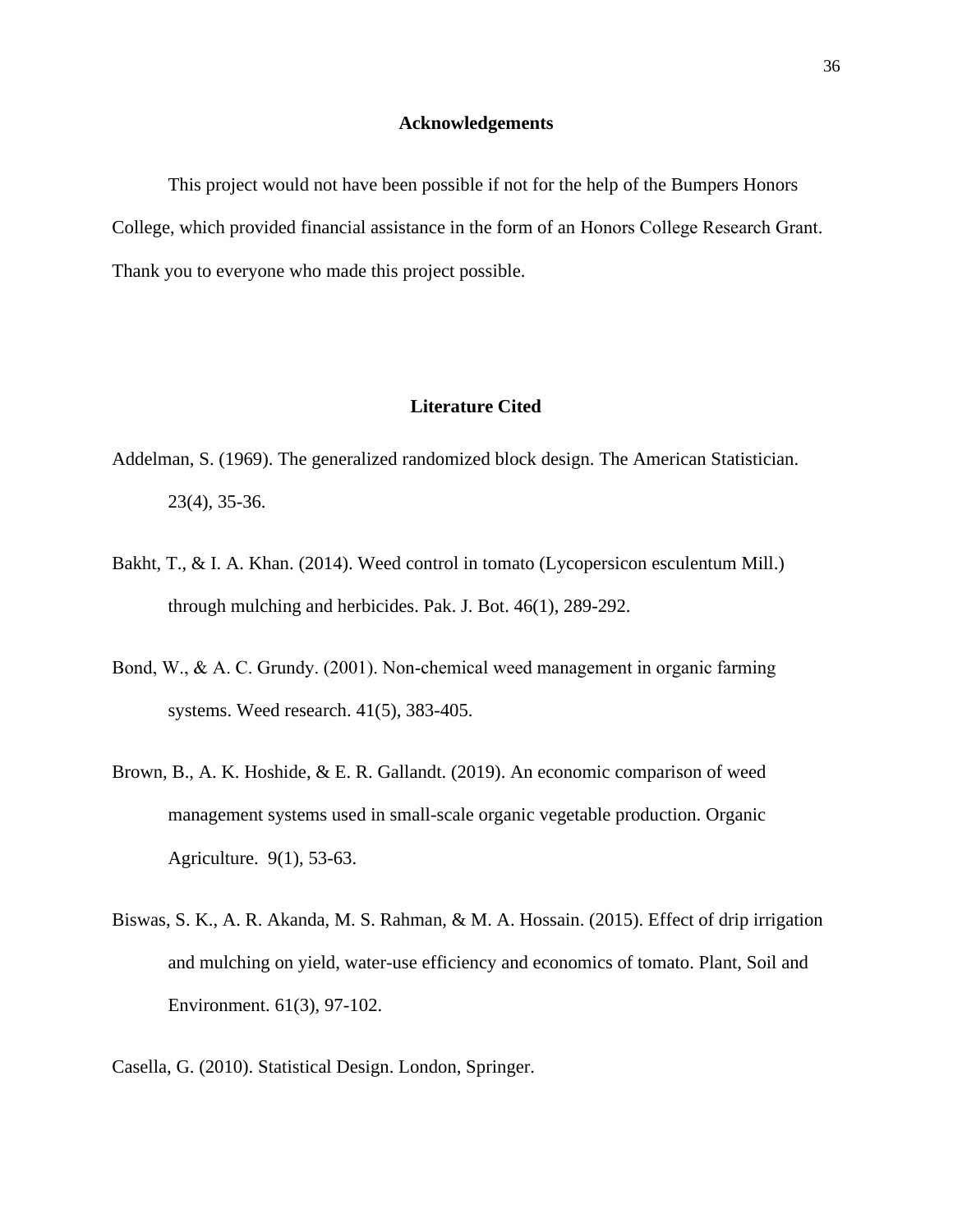- Cash, P., Stanković, T., & M. Štorga (2018). Experimental design research approaches, perspectives, applications. Springer International Publishing. Accessed 14 April 2021. Available at: http://repozitorij.fsb.hr/6628/.
- Chaudhari S., K. Jennings, D. Monks, D. Jordan, C. Gunter, F. Louws (2016). Critical period for weed control in grafted and nongrafted fresh market tomato. Weed Science. 64(3): 523- 30.
- Chaudhari S., K. Jennings, D. Monks, D. Jordan, C. Gunter, F. Louws (2017). Response of drought-stressed grafted and nongrafted tomato to postemergence metribuzin. Weed Technology. 31(3): 447-54.
- Colas, F., S. Cordeau, S. Granger, M. H. Jeuffroy, O. Pointurier, W. Queyrel, & N. Colbach (2020). Co-development of a decision support system for integrated weed management: Contribution from future users. European Journal of Agronomy. Accessed 14 March 2021. Available at: [https://doi.org/10.1016/j.eja.2020.126010.](https://doi.org/10.1016/j.eja.2020.126010)
- Daramola, O. S., J. A. Adigun, P. M. Olorunmaiye, & O. R. Adeyemi (2020). Efficacy and economic comparison of weed management in tomato. International Journal of Vegetable Science. 352-363.
- Deese, S. D. (2010). Economic Analysis: Weeding Techniques for Organic Farms. Digital Undergraduate Research Commons at California Polytechnic State University. Accessed 14 March 2021. Available at: https://digitalcommons.calpoly.edu/agbsp/14
- De Ponti, T., B. Rijk, & M. K. Van Ittersum (2012). The crop yield gap between organic and conventional agriculture. Agricultural systems. 108:1-9.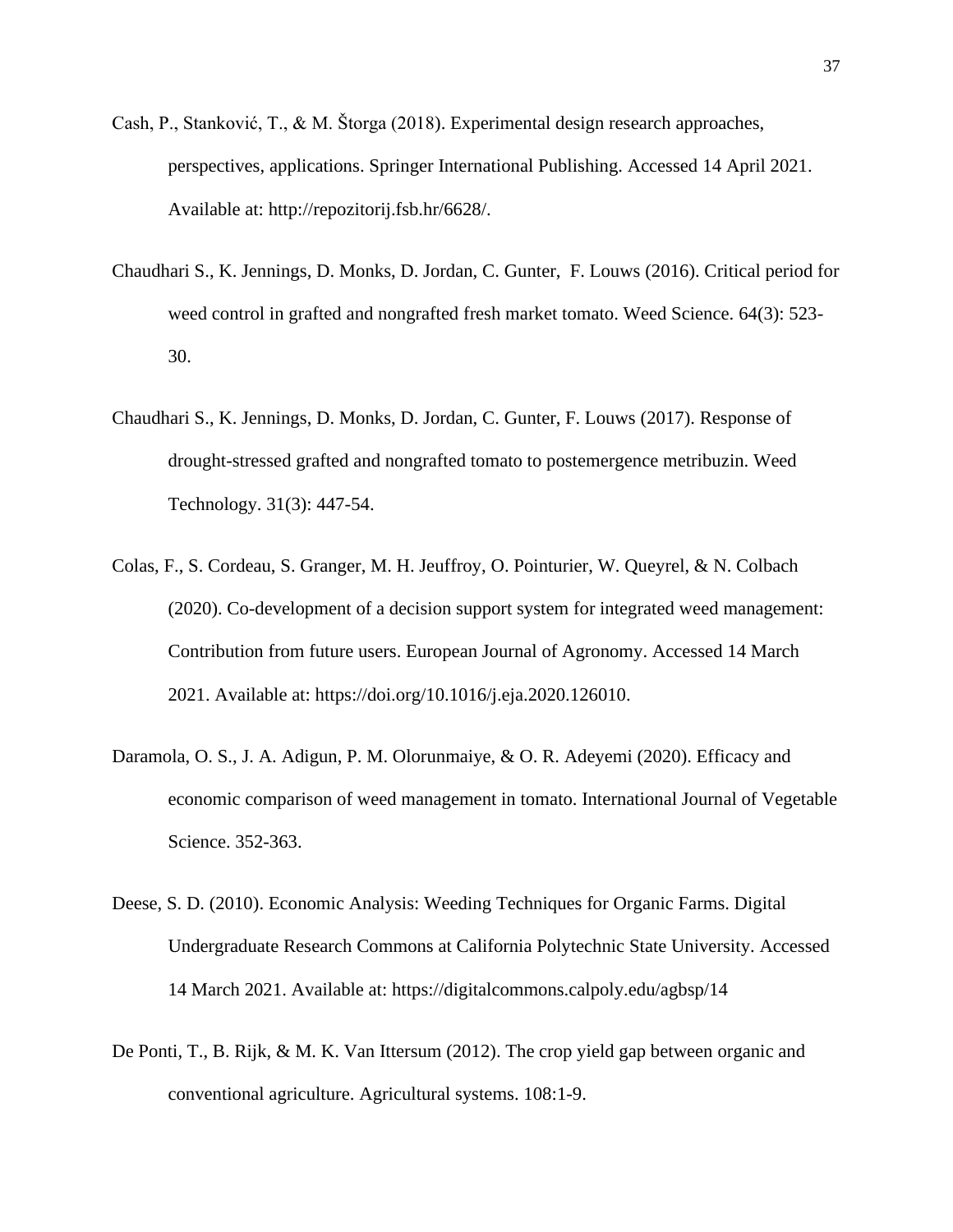- Devkota P, J. K. Norsworthy, R. Rainey (2013). Efficacy and economics of herbicide programs compared to methyl bromide for weed control in polyethylene-mulched tomato. Weed Technology. 27(3): 580-589.
- Döring, T. F., M. Brandt, J. Heß, M. R. Finckh, & H. Saucke (2005). Effects of straw mulch on soil nitrate dynamics, weeds, yield and soil erosion in organically grown potatoes. Field crops research. 94(2-3), 238-249.
- Ferguson, L. (2004). External validity, generalizability, and knowledge utilization. Journal of Nursing Scholarship. 36(1):16-22.
- Galinato, S. P., & C. A. Miles (2013). Economic profitability of growing lettuce and tomato in western Washington under high tunnel and open-field production systems. HortTechnology, 23(4):453-461.
- Ghosheh H, M. Al-Kawamleh, & I. Makhadmeh (2010). Weed competitiveness and herbicidal sensitivity of grafted tomatoes (solanum lycopersicon mill.). Journal of Plant Protection Research. 50(3).
- Guan, Z., T. Biswas, & F. Wu (2018). The US tomato industry: An overview of production and trade. EDIS. 2018(2):1-4
- Hammermeister, A. M. (2016). Organic weed management in perennial fruits. *Scientia Horticulturae*. 208:28-42.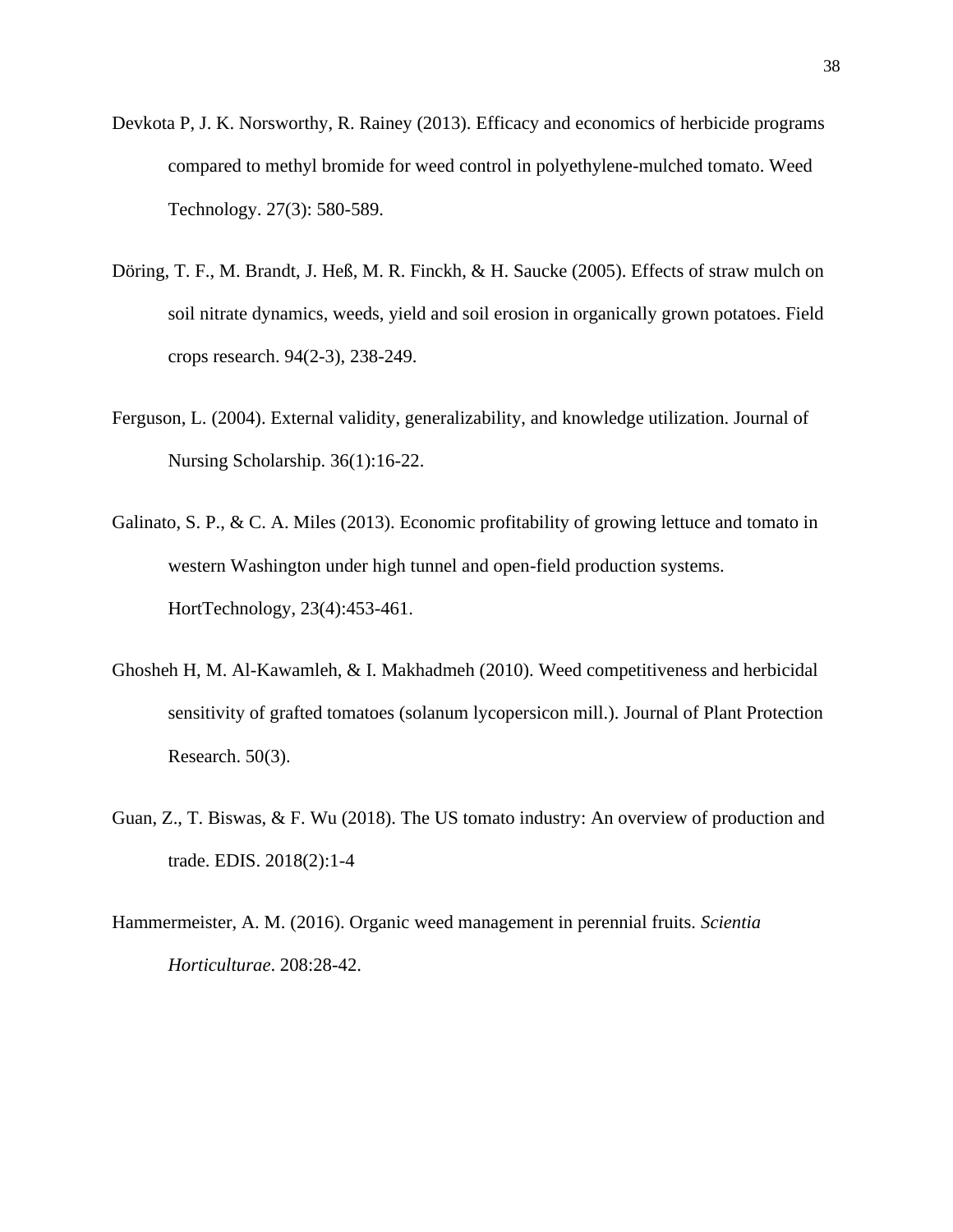- Ijaz, A., I. Khan, S. Zareen, M. I. Khan, R. Khan, & M. Haroon (2017). Yield and yield attributes of tomato (Lycopersicon esculentum Mill) cultivars influenced by weed management techniques. Pakistan Journal of Weed Science Research. 23(4):431-438.
- Ingels, C., T. Lanini, K. Shackel, K. Klonsky, R. Demoura, G. Cooperator, & C. Frieders (2009). Finding Cost-Effective Weed and Nutrient Management Practices in Organic Pear Orchards. Accessed 3 April 2021. Available at: https://www.calpear.com/\_pdf/researchreports/2009/Orchard%20Management/Ingels%20-%20Cost-Effective%20Weed%20and%20Nutrient%20Management%20Practices%20in%20Organi c%20Pear%20Orchards.pdf
- Jennings, K. M. (2010) Tolerance of fresh-market tomato to postemergence-directed imazosulfuron, halosulfuron, and trifloxysulfuron. Weed Technology. 24(2):117-120.
- Kennedy, H. (2018). Weed removal efficacy and labor implications of an intelligent cultivator in vegetable crops marked with machine vision detectable signals. University of California Proquest, Davis.
- Korres, N. E., N.R. Burgos, I. Travlos, M. Vurro, T. K. Gitsopoulos, V. K. Varanasi, & R. Salas-Perez (2019). New directions for integrated weed management: Modern technologies, tools and knowledge discovery. Advances in Agronomy. 155:243-319.
- Lamont, W. J. (2009). Overview of the use of high tunnels worldwide. HortTechnology. 19(1):25-29.
- Lucas, J. W. (2003). Theory‐testing, generalization, and the problem of external validity. Sociological Theory. 21(3):236-253.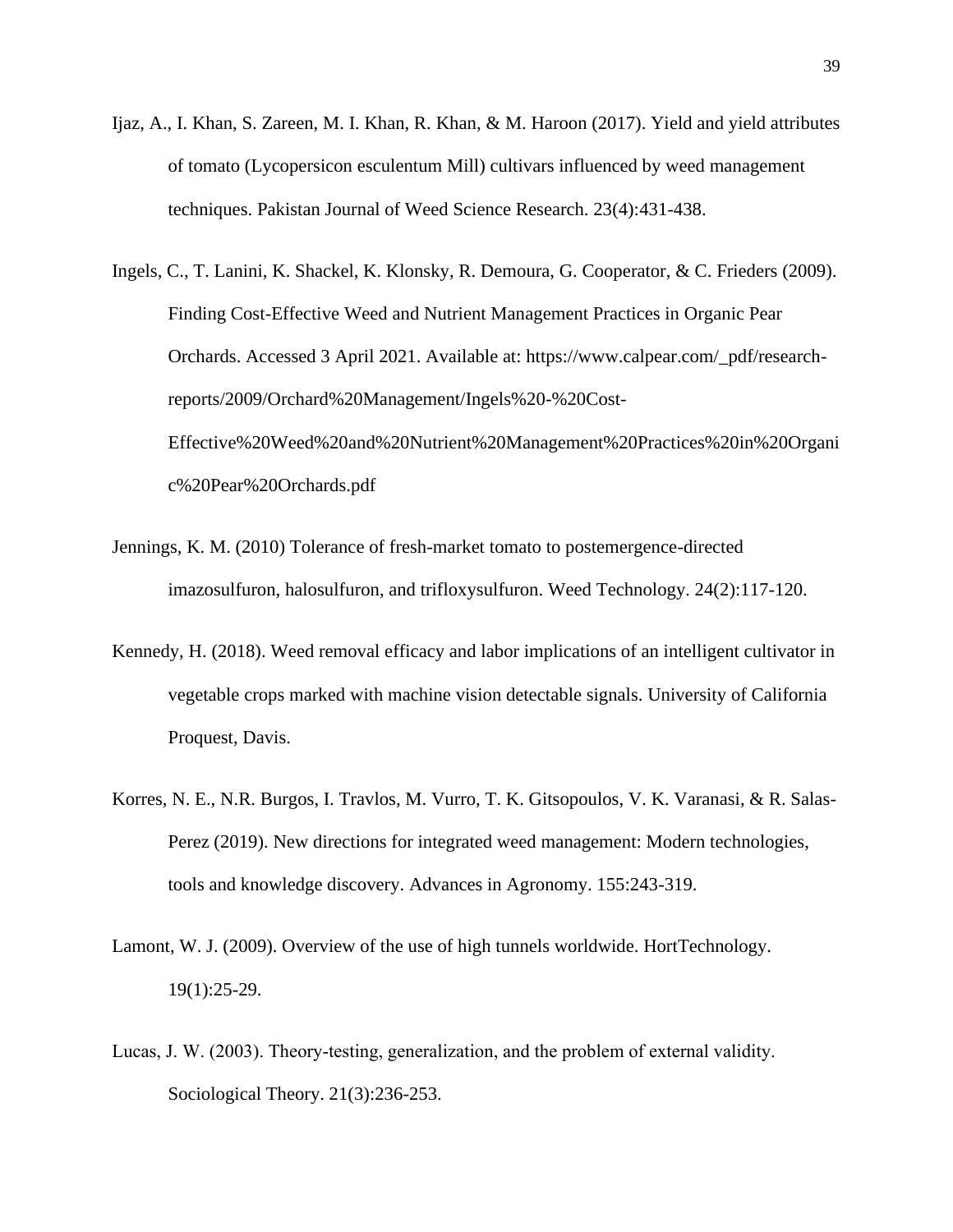- Maines, L. A., & J. M. Wahlen (2006). The nature of accounting information reliability: Inferences from archival and experimental research. Accounting Horizons. 20(4):399- 425.
- Mateo-Sagasta, J., S. M. Zadeh, H. Turral, & J. Burke (2017). Water pollution from agriculture: a global review. The International Water Management Institute on behalf of the Water Land and Ecosystems research program, Colombo.
- Newcombe, R. G. (2012). Confidence Intervals for Proportions and Related Measures of Effect Size (Chapman & Hall/CRC Biostatistics Series). CRC Press, USA.
- Norsworthy, J. K., G. Griffith, T. Griffin, M. Bagavathiannan, & E.E. Gbur (2014). In-field movement of glyphosate-resistant Palmer amaranth (*Amaranthus palmeri*) and its impact on cotton lint yield: evidence supporting a zero-threshold strategy. Weed Science. 62(2):237-249.
- Posner, J. L., J. O. Baldock, & J. L. Hedtcke (2008). Organic and conventional production systems in the Wisconsin integrated cropping systems trials: I. Productivity 1990–2002. Agronomy Journal. 100(2):253-260.
- Reeve, J., & D. Drost (2012). Yields and soil quality under transitional organic high tunnel tomatoes. HortScience. 47(1):38-44.
- Rogers, M. A., & A. L. Wszelaki (2012). Influence of high tunnel production and planting date on yield, growth, and early blight development on organically grown heirloom and hybrid tomato. HortTechnology. 22(4):452-462.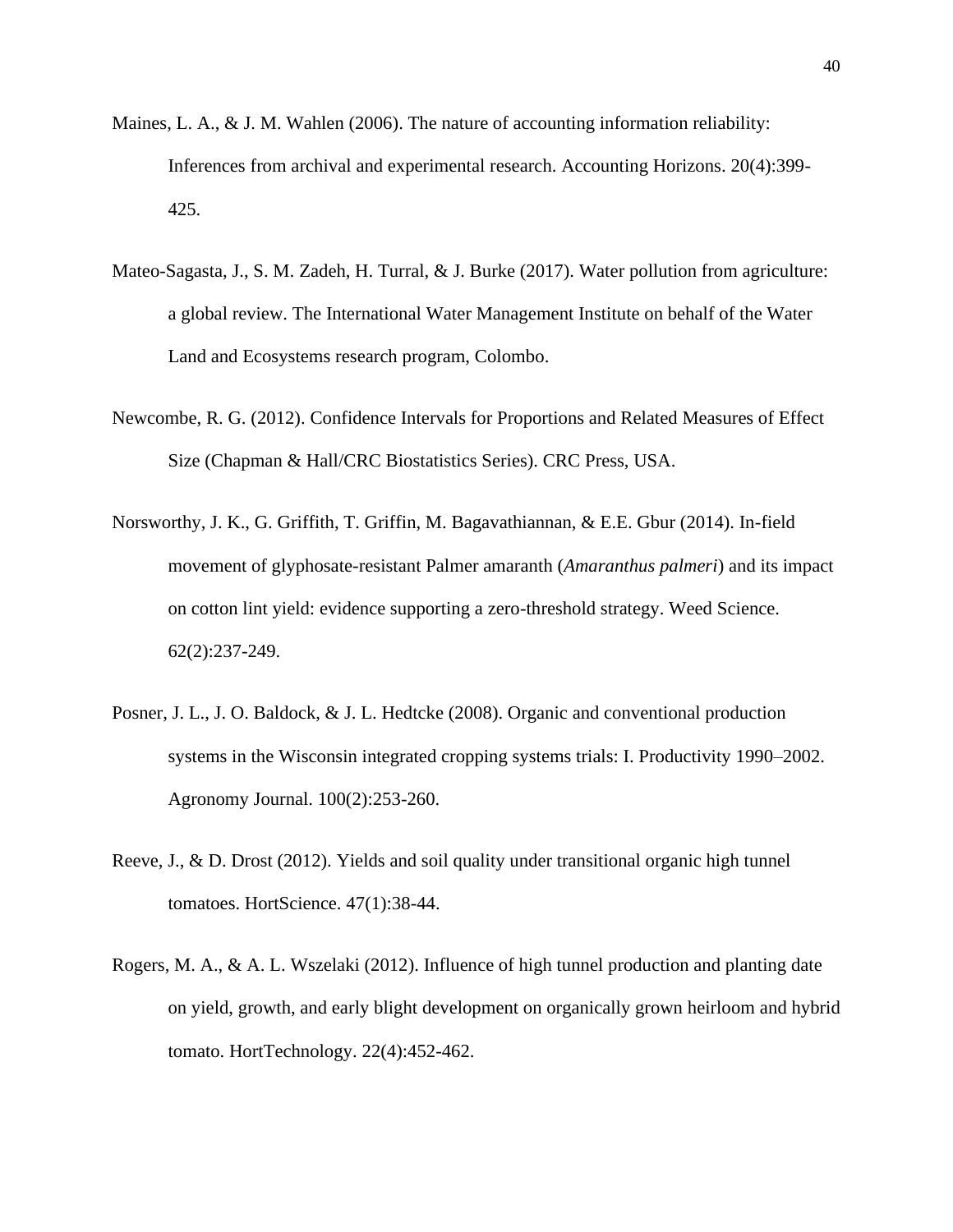- Sinkevičienė, A., D. Jodaugienė, R. Pupalienė, & M. Urbonienė (2009). The influence of organic mulches on soil properties and crop yield. Agronomy Research. 7(1):485-491.
- Shaping Future Farms, food entrepreneurs and food system leaders. Center for Arkansas Farms and Food. (n.d.). Accessed 10 March 2022. Available at https://farmandfoodsystem.uada.edu/
- Slack, M. K., & J.R. Draugalis (2001). Establishing the internal and external validity of experimental studies. American Journal of Health-System Pharmacy. 58(22):2173-2181.
- Smeda, R. J., & L. A. Weston (2017). Handbook of weed management systems. Routledge, New York.
- Strader, C., & J. Dawson (2018). Plastic, Fabric, and Marsh Hay Mulch with No-Till Organic Tomatoes. University of Wisconsin--Extension, Cooperative Extension. Accessed 12 March 2022. Available at: https://fyi.extension.wisc.edu/danecountyag/files/2018/05/Mulch-with-No-Till-Organic-Tomatoes.pdf
- Tindall, J. A., R. B. Beverly, & D. E. Radcliffe (1991). Mulch effect on soil properties and tomato growth using micro‐irrigation. Agronomy journal. 83(6):1028-1034.
- Tu, C., Ristaino, J. B., & S. Hu (2006). Soil microbial biomass and activity in organic tomato farming systems: Effects of organic inputs and straw mulching. Soil Biology and Biochemistry. 38(2):247-255.
- USDA. "2021 Arkansas Tomato Market Value Report by United States Department of Agriculture Agricultural Marketing Service." Market news - fruit and vegetable - reports.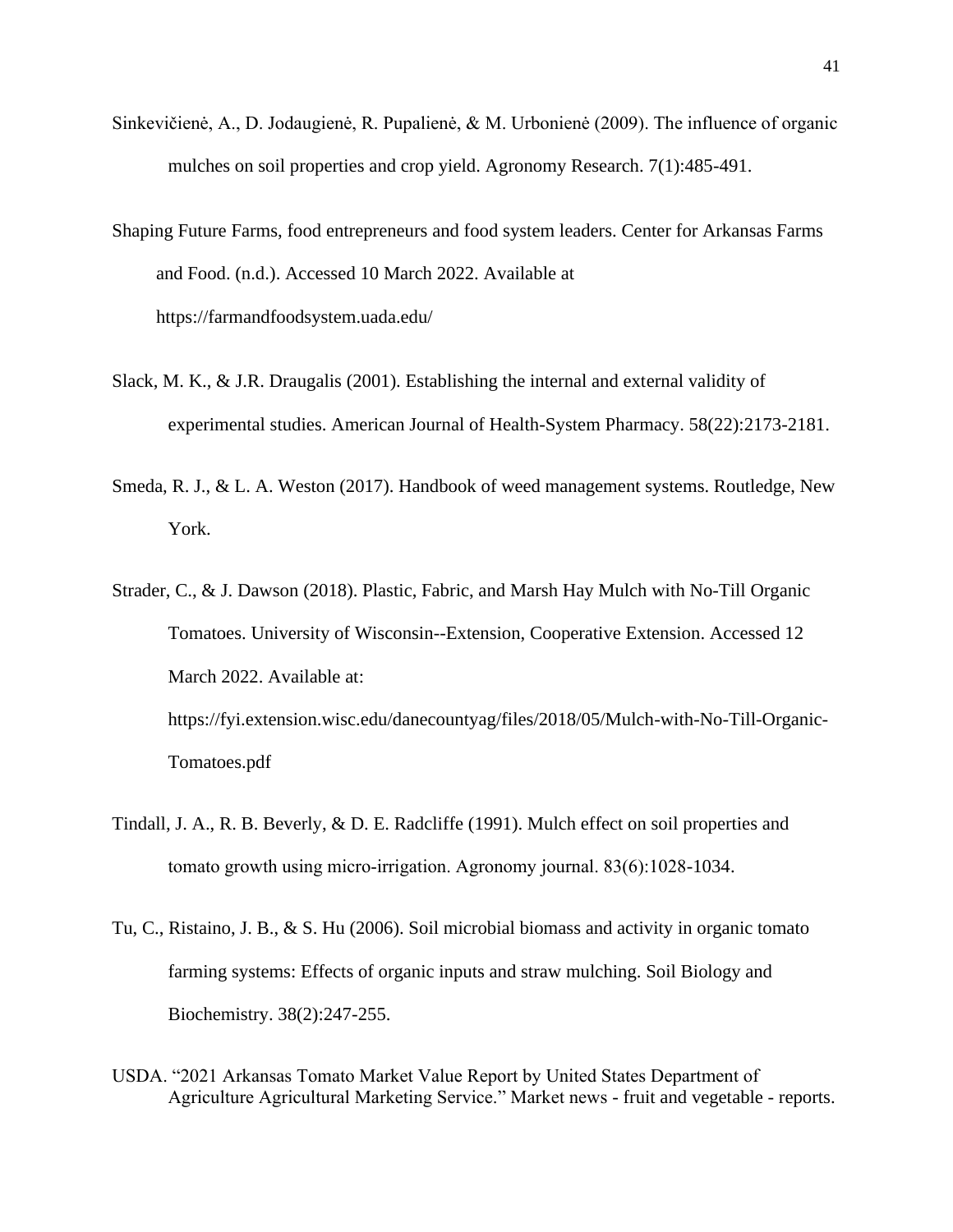(2021). Accessed 3 March 2022. Available at: https://www.marketnews.usda.gov/mnp/fvreport?commAbr=&rowDisplayMax=25&locAbr=AR&repType=shipPriceDaily&locNa me=ARKANSAS&type=shipPrice&repTypeChanger=shipPriceDaily&startIndex=1&rep ortConfig=true&x=41&y=20&locChoose=locState&commAbrfrom=ASP&commodityCl ass=allcommodity&locAbrlength=1&locAbrPass=ALL%7C%7C&refine=false&step3dat e=true&repDate=01%2F01%2F2021&endDate=12%2F14%2F2021&organic=&environ ment=&\_environment=1&Run.x=29&Run.y=6.

USDA AMS. Organic Standards. Organic | Agricultural Marketing Service. (n.d.). Accessed 10

March 2022. Available at: https://www.ams.usda.gov/grades-standards/organic-standards.

USDA. "2021 Arkansas Tomato Market Value Report by United States Department of

Agriculture Agricultural Marketing Service." Market news - fruit and vegetable - search by

reports. (2021). Accessed 3 March 2022. Available at:

https://www.marketnews.usda.gov/mnp/fv-report-top-

filters?&rowDisplayMax=25&locAbr=POEURMIAA&repType=shipPriceDaily&stateID=

FL&locName=&type=shipPrice&startIndex=176

- USDA. Tomato grades and standards. Tomato Grades and Standards | Agricultural Marketing Service. (n.d.). Accessed 11 March 2022. Available at: https://www.ams.usda.gov/gradesstandards/tomato-grades-and-standards.
- USDA. Tomatoes- sizing. International Produce Training. (n.d.). Accessed 3 March 2022. Available at: http://www.ipt.us.com/produce-inspection-resources/inspectorsblog/produce-defects-and-grade-standard-changes/tomatoes-sizing.
- USDA ERS. Farm labor. (n.d.). Accessed 3 March 2022. Available at: https://www.ers.usda.gov/topics/farm-economy/farm-labor#wages.